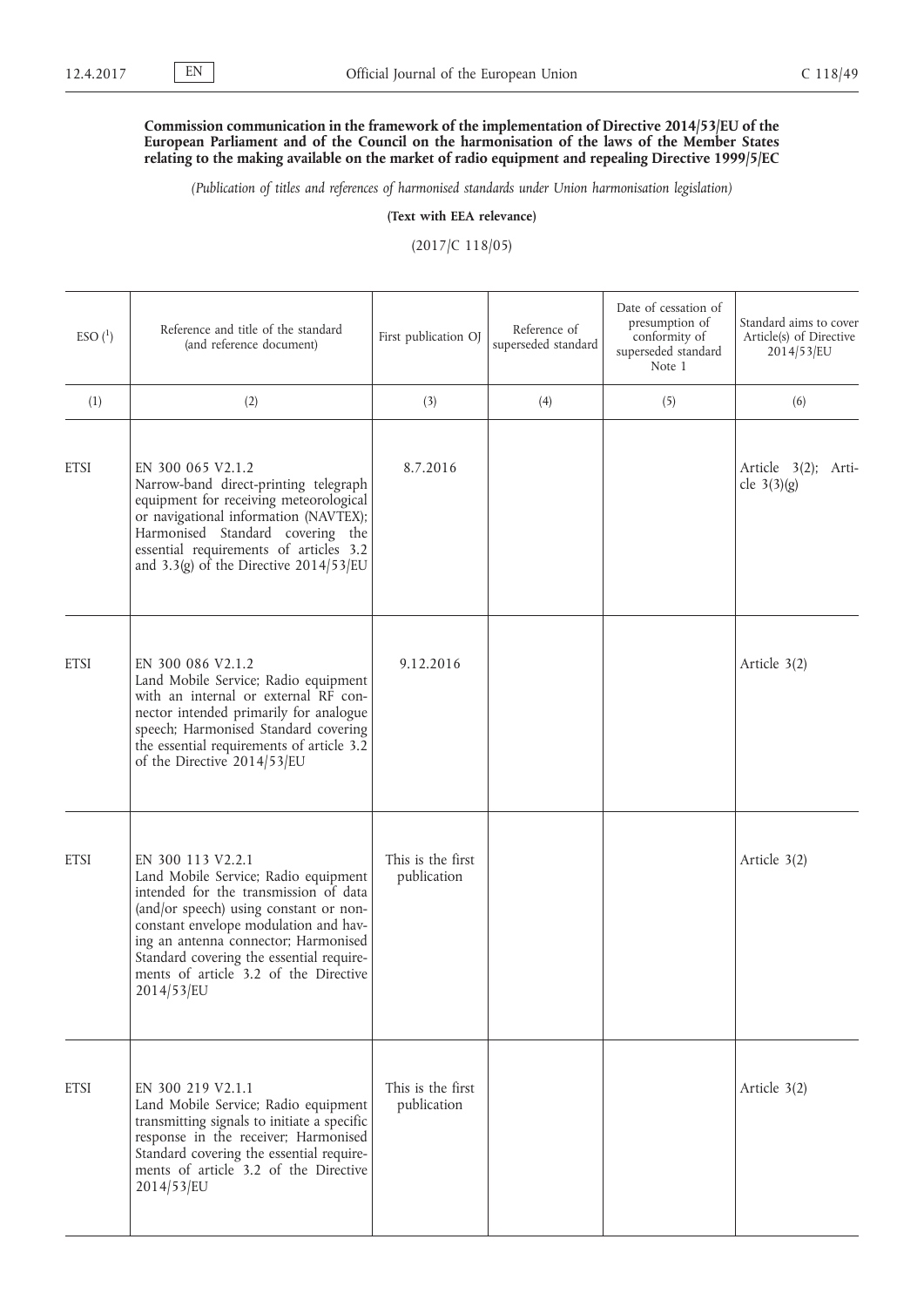| (1)         | (2)                                                                                                                                                                                                                                                                                                                                                                                                                  | (3)                              | (4) | (5) | (6)          |
|-------------|----------------------------------------------------------------------------------------------------------------------------------------------------------------------------------------------------------------------------------------------------------------------------------------------------------------------------------------------------------------------------------------------------------------------|----------------------------------|-----|-----|--------------|
| <b>ETSI</b> | EN 300 220-2 V3.1.1<br>Short Range Devices (SRD) operating in<br>the frequency range 25 MHz to<br>1 000 MHz; Part 2: Harmonised Stan-<br>dard covering the essential require-<br>ments of article 3.2 of Directive 2014/<br>53/EU for non-specific radio equipment                                                                                                                                                   | 10.3.2017                        |     |     | Article 3(2) |
| <b>ETSI</b> | EN 300 220-3-1 V2.1.1<br>Short Range Devices (SRD) operating in<br>the frequency range 25 MHz to<br>1 000 MHz; Part 3-1: Harmonised<br>Standard covering the essential require-<br>ments of article 3.2 of Directive 2014/<br>53/EU; Low duty cycle high reliability<br>equipment, social alarms equipment<br>operating on designated frequencies<br>(869,200 MHz to 869,250 MHz)                                    | 10.3.2017                        |     |     | Article 3(2) |
| <b>ETSI</b> | EN 300 220-3-2 V1.1.1<br>Short Range Devices (SRD) operating in<br>the frequency range 25 MHz to<br>1 000 MHz; Part 3-2: Harmonised<br>Standard covering the essential require-<br>ments of article 3.2 of Directive 2014/<br>53/EU; Wireless alarms operating in<br>designated LDC/HR frequency bands<br>868,60<br>MHz<br>868,70<br>MHz,<br>to<br>869,25<br>MHz<br>869,40<br>MHz,<br>to<br>869,65 MHz to 869,70 MHz | 10.3.2017                        |     |     | Article 3(2) |
| <b>ETSI</b> | EN 300 220-4 V1.1.1<br>Short Range Devices (SRD) operating in<br>the frequency range 25 MHz to<br>1 000 MHz; Part 4: Harmonised Stan-<br>dard covering the essential require-<br>ments of article 3.2 of Directive 2014/<br>53/EU; Metering devices operating in<br>designated band 169,400 MHz to<br>169,475 MHz                                                                                                    | 10.3.2017                        |     |     | Article 3(2) |
| <b>ETSI</b> | EN 300 296 V2.1.1<br>Land Mobile Service; Radio equipment<br>using integral antennas intended pri-<br>marily for analogue speech; Harmo-<br>nised Standard covering the essential<br>requirements of article 3.2 of the<br>Directive 2014/53/EU                                                                                                                                                                      | This is the first<br>publication |     |     | Article 3(2) |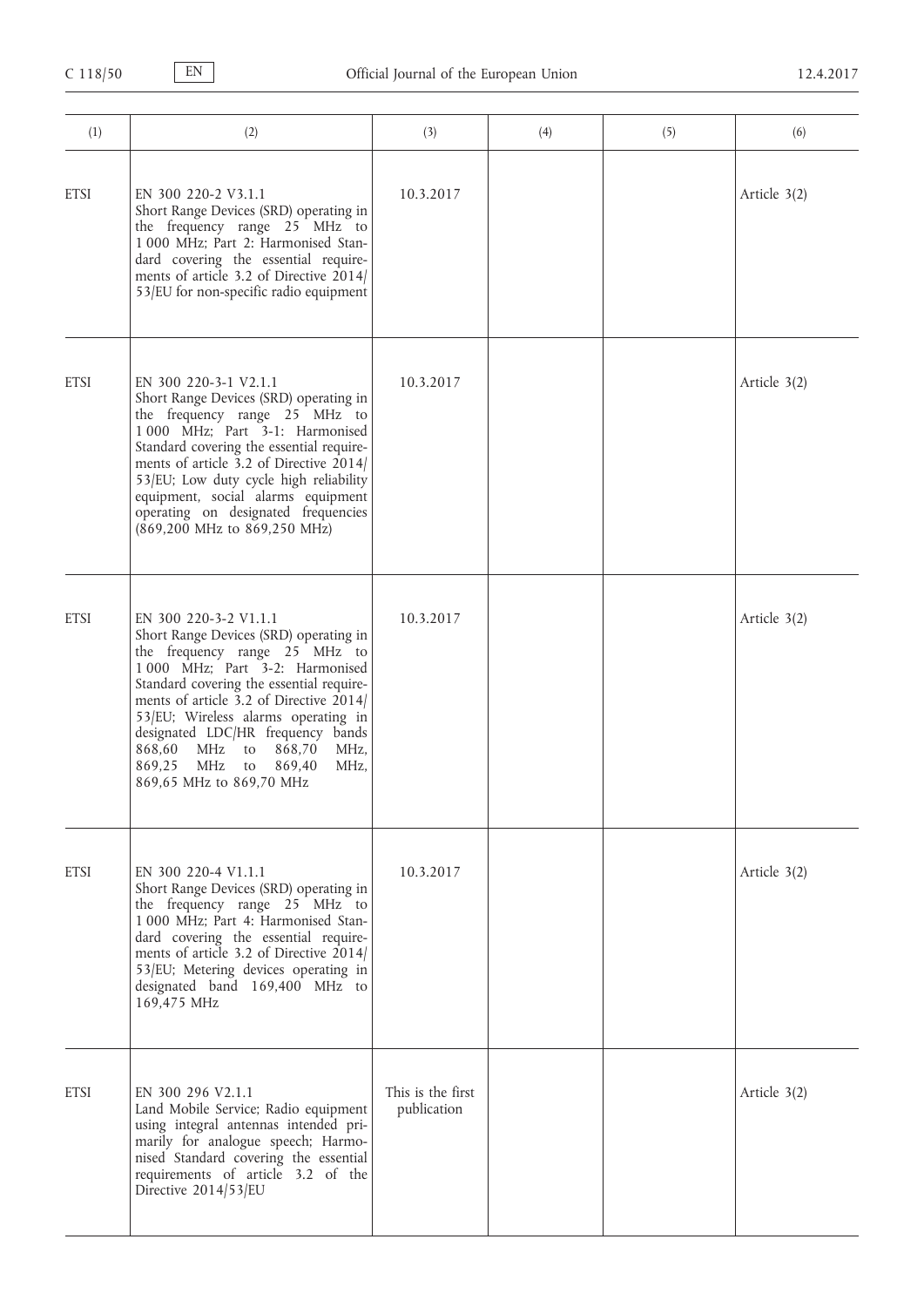| (1)         | (2)                                                                                                                                                                                                                                                                                            | (3)                              | (4) | (5) | (6)          |
|-------------|------------------------------------------------------------------------------------------------------------------------------------------------------------------------------------------------------------------------------------------------------------------------------------------------|----------------------------------|-----|-----|--------------|
| <b>ETSI</b> | EN 300 328 V2.1.1<br>Wideband transmission systems; Data<br>transmission equipment operating in<br>the 2,4 GHz ISM band and using wide<br>band modulation techniques; Harmo-<br>nised Standard covering the essential<br>requirements of article 3.2 of Directive<br>2014/53/EU                | 13.1.2017                        |     |     | Article 3(2) |
| <b>ETSI</b> | EN 300 330 V2.1.1<br>Short Range Devices (SRD); Radio<br>equipment in the frequency range 9<br>kHz to 25 MHz and inductive loop<br>systems in the frequency range 9 kHz to<br>30 MHz; Harmonised Standard cover-<br>ing the essential requirements of arti-<br>cle 3.2 of Directive 2014/53/EU | 10.3.2017                        |     |     | Article 3(2) |
| <b>ETSI</b> | EN 300 341 V2.1.1<br>Land Mobile Service; Radio equipment<br>using an integral antenna transmitting<br>signals to initiate a specific response in<br>the receiver; Harmonised Standard cov-<br>ering the essential requirements of<br>article 3.2 of the Directive 2014/53/EU                  | This is the first<br>publication |     |     | Article 3(2) |
| <b>ETSI</b> | EN 300 390 V2.1.1<br>Land Mobile Service; Radio equipment<br>intended for the transmission of data<br>(and speech) and using an integral<br>antenna; Harmonised Standard cover-<br>ing the essential requirements of arti-<br>cle 3.2 of the Directive 2014/53/EU                              | This is the first<br>publication |     |     | Article 3(2) |
| <b>ETSI</b> | EN 300 422-1 V2.1.2<br>Wireless Microphones; Audio PMSE up<br>to 3 GHz; Part 1: Class A Receivers;<br>Harmonised Standard covering the<br>essential requirements of article 3.2 of<br>Directive 2014/53/EU                                                                                     | 10.2.2017                        |     |     | Article 3(2) |
| <b>ETSI</b> | EN 300 422-2 V2.1.1<br>Wireless Microphones; Audio PMSE up<br>to 3 GHz; Part 2: Class B Receivers;<br>Harmonised Standard covering the<br>essential requirements of article 3.2 of<br>Directive 2014/53/EU                                                                                     | 10.3.2017                        |     |     | Article 3(2) |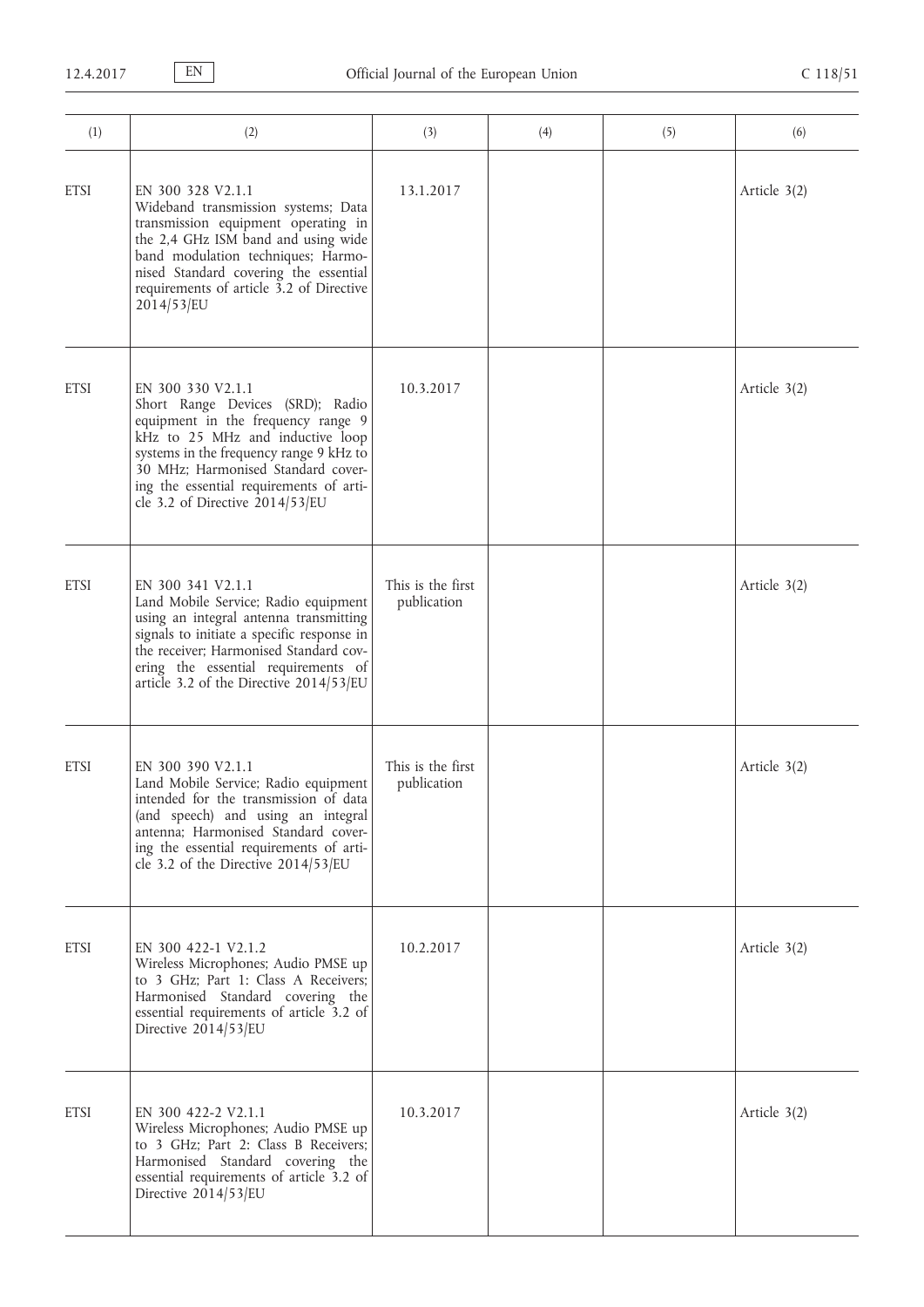| (1)         | (2)                                                                                                                                                                                                                                                                                                                                                         | (3)                              | (4) | (5) | (6)                                  |
|-------------|-------------------------------------------------------------------------------------------------------------------------------------------------------------------------------------------------------------------------------------------------------------------------------------------------------------------------------------------------------------|----------------------------------|-----|-----|--------------------------------------|
| <b>ETSI</b> | EN 300 422-3 V2.1.1<br>Wireless Microphones; Audio PMSE up<br>to 3 GHz; Part 3: Class C Receivers;<br>Harmonised Standard covering the<br>essential requirements of article 3.2 of<br>Directive 2014/53/EU                                                                                                                                                  | 10.3.2017                        |     |     | Article 3(2)                         |
| <b>ETSI</b> | EN 300 433 V2.1.1<br>Citizens' Band (CB) radio equipment;<br>Harmonised Standard covering the<br>essential requirements of article 3.2 of<br>the Directive 2014/53/EU                                                                                                                                                                                       | This is the first<br>publication |     |     | Article 3(2)                         |
| <b>ETSI</b> | EN 300 487 V2.1.2<br>Satellite Earth Stations and Systems<br>(SES); Harmonised Standard for Re-<br>ceive-Only Mobile Earth Stations<br>(ROMES) providing data communica-<br>tions operating in the 1,5 GHz fre-<br>quency band; Radio Frequency (RF)<br>specifications covering the essential<br>requirements of article 3.2 of the<br>Directive 2014/53/EU | 13.1.2017                        |     |     | Article 3(2)                         |
| <b>ETSI</b> | EN 300 676-2 V2.1.1<br>Ground-based VHF hand-held, mobile<br>and fixed radio transmitters, receivers<br>and transceivers for the VHF aeronau-<br>tical mobile service using amplitude<br>modulation; Part 2: Harmonised Stan-<br>dard covering the essential require-<br>ments of article 3.2 of the Directive<br>2014/53/EU                                | 8.7.2016                         |     |     | Article 3(2)                         |
| <b>ETSI</b> | EN 300 698 V2.1.1<br>Radio telephone transmitters and recei-<br>vers for the maritime mobile service<br>operating in the VHF bands used on<br>inland waterways; Harmonised Stan-<br>dard covering the essential require-<br>ments of articles $3.2$ and $3.3(g)$ of the<br>Directive 2014/53/EU                                                             | 13.1.2017                        |     |     | Article 3(2); Arti-<br>cle $3(3)(g)$ |
| <b>ETSI</b> | EN 300 720 V2.1.1<br>Ultra-High Frequency (UHF) on-board<br>vessels communications systems and<br>equipment; Harmonised Standard cov-<br>ering the essential requirements of<br>article 3.2 of the Directive 2014/53/EU                                                                                                                                     | 10.3.2017                        |     |     | Article 3(2)                         |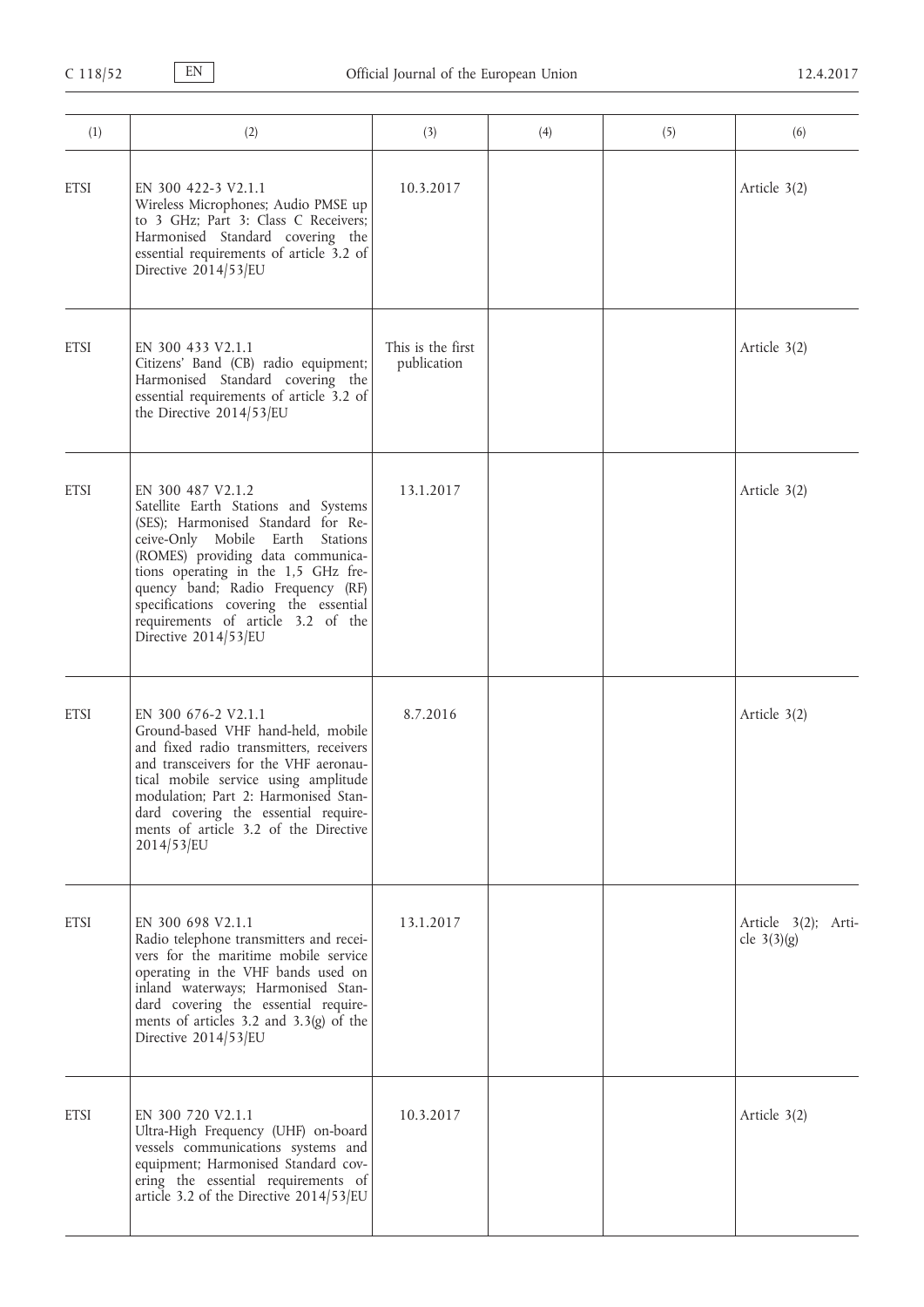| (1)         | (2)                                                                                                                                                                                                                                                                                                                                                                                      | (3)                              | (4)                              | (5)        | (6)                                  |
|-------------|------------------------------------------------------------------------------------------------------------------------------------------------------------------------------------------------------------------------------------------------------------------------------------------------------------------------------------------------------------------------------------------|----------------------------------|----------------------------------|------------|--------------------------------------|
| <b>ETSI</b> | EN 301 025 V2.1.1<br>VHF radiotelephone equipment for<br>general communications and associated<br>equipment for Class 'D' Digital Selective<br>Calling (DSC); Harmonised Standard<br>covering the essential requirements of<br>articles $3.2$ and $3.3(g)$ of the Directive<br>2014/53/EU                                                                                                | 12.8.2016                        |                                  |            | Article 3(2); Arti-<br>cle $3(3)(g)$ |
| <b>ETSI</b> | EN 301 025 V2.2.1<br>VHF radiotelephone equipment for<br>general communications and associated<br>equipment for Class 'D' Digital Selective<br>Calling (DSC); Harmonised Standard<br>covering the essential requirements of<br>articles $3.2$ and $3.3(g)$ of Directive<br>2014/53/EU                                                                                                    | This is the first<br>publication | EN 301 025<br>V2.1.1<br>Note 2.1 | 30.11.2018 | Article 3(2); Arti-<br>cle $3(3)(g)$ |
| <b>ETSI</b> | EN 301 166 V2.1.1<br>Land Mobile Service; Radio equipment<br>for analogue and/or digital communica-<br>tion (speech and/or data) and operating<br>on narrow band channels and having an<br>antenna connector; Harmonised Stan-<br>dard covering the essential require-<br>ments of article 3.2 of the Directive<br>2014/53/EU                                                            | 10.2.2017                        |                                  |            | Article 3(2)                         |
| <b>ETSI</b> | EN 301 360 V2.1.1<br>Satellite Earth Stations and Systems<br>(SES); Harmonised Standard for Satellite<br>Interactive Terminals (SIT) and Satellite<br>User Terminals (SUT) transmitting to-<br>wards satellites in geostationary orbit,<br>operating in the 27,5 GHz to 29,5 GHz<br>frequency bands covering the essential<br>requirements of article 3.2 of the<br>Directive 2014/53/EU | 11.11.2016                       |                                  |            | Article 3(2)                         |
| <b>ETSI</b> | EN 301 406 V2.2.2<br>Digital Enhanced Cordless Telecommu-<br>nications (DECT); Harmonised Standard<br>covering the essential requirements of<br>article 3.2 of the Directive 2014/53/EU                                                                                                                                                                                                  | 11.11.2016                       |                                  |            | Article 3(2)                         |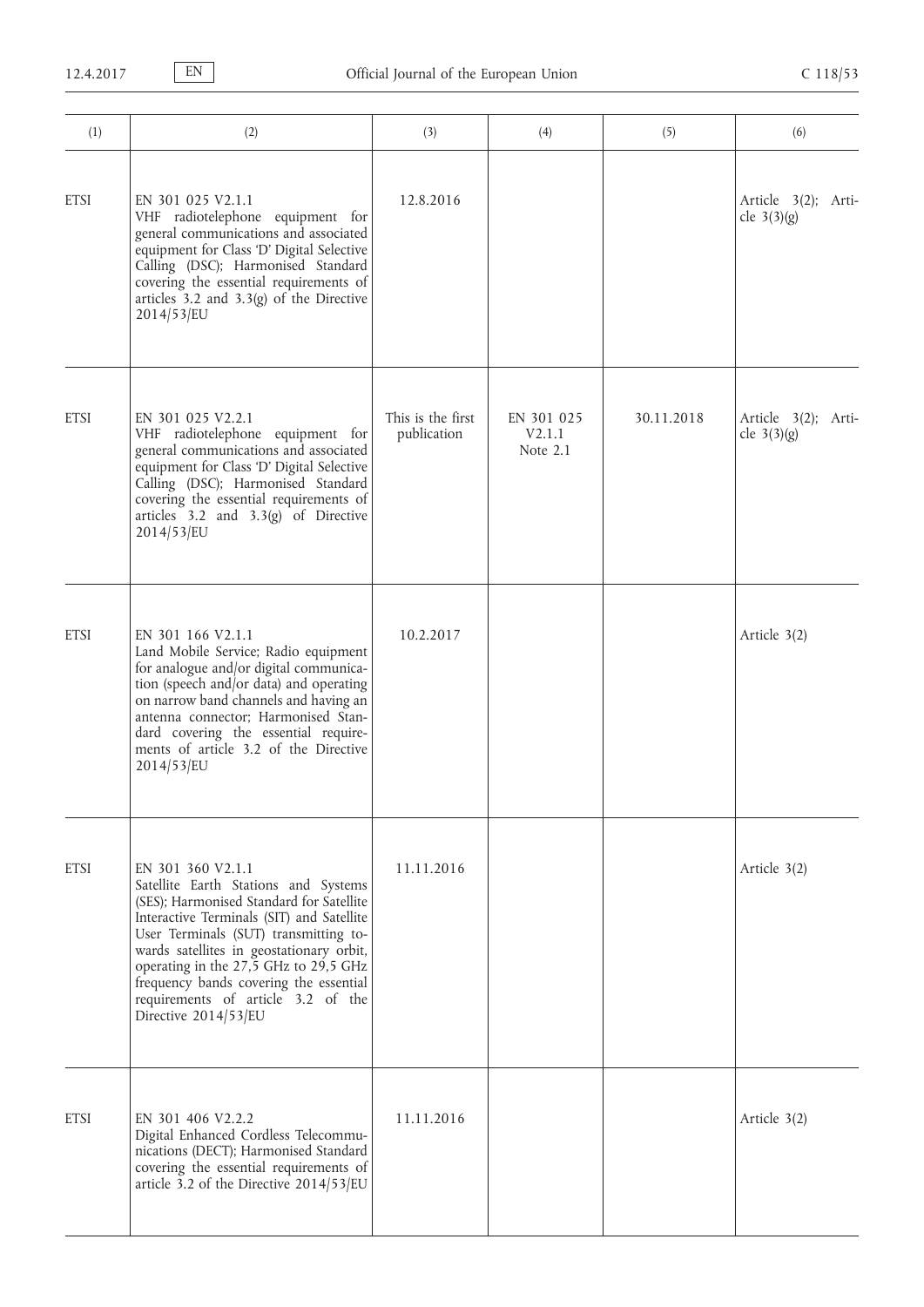| (1)         | (2)                                                                                                                                                                                                                                                                                                                                                                                                                       | (3)                              | (4) | (5) | (6)            |
|-------------|---------------------------------------------------------------------------------------------------------------------------------------------------------------------------------------------------------------------------------------------------------------------------------------------------------------------------------------------------------------------------------------------------------------------------|----------------------------------|-----|-----|----------------|
| <b>ETSI</b> | EN 301 426 V2.1.2<br>Satellite Earth Stations and Systems<br>(SES); Harmonised Standard for Low<br>data rate Land Mobile satellite Earth<br>Stations (LMES) and Maritime Mobile<br>satellite Earth Stations (MMES) not<br>intended for distress and safety com-<br>munications operating in the 1,5 GHz<br>1,6 GHz frequency bands covering the<br>essential requirements of article 3.2 of<br>the Directive $2014/53/EU$ | 13.1.2017                        |     |     | Article $3(2)$ |
| <b>ETSI</b> | EN 301 427 V2.1.1<br>Satellite Earth Stations and Systems<br>(SES); Harmonised Standard for low<br>data rate Mobile satellite Earth Stations<br>(MES) except aeronautical mobile satel-<br>lite earth stations, operating in the $11/$<br>12/14 GHz frequency bands covering<br>the essential requirements of article 3.2<br>of the Directive 2014/53/EU                                                                  | This is the first<br>publication |     |     | Article $3(2)$ |
| <b>ETSI</b> | EN 301 430 V2.1.1<br>Satellite Earth Stations and Systems<br>(SES); Harmonised Standard for Satellite<br>News Gathering Transportable Earth<br>Stations (SNG TES) operating in the<br>11 GHz to 12 GHz/13 GHz to 14 GHz<br>frequency bands covering the essential<br>requirements of article 3.2 of the<br>Directive 2014/53/EU                                                                                           | 14.10.2016                       |     |     | Article 3(2)   |
| <b>ETSI</b> | EN 301 441 V2.1.1<br>Satellite Earth Stations and Systems<br>(SES); Harmonised Standard for Mobile<br>Earth Stations (MES), including hand-<br>held earth stations, for Satellite Personal<br>Communications Networks (S-PCN) op-<br>erating in the 1,6 GHz/2,4 GHz fre-<br>quency band under the Mobile Satellite<br>Service (MSS) covering the essential<br>requirements of article 3.2 of the<br>Directive 2014/53/EU  | This is the first<br>publication |     |     | Article 3(2)   |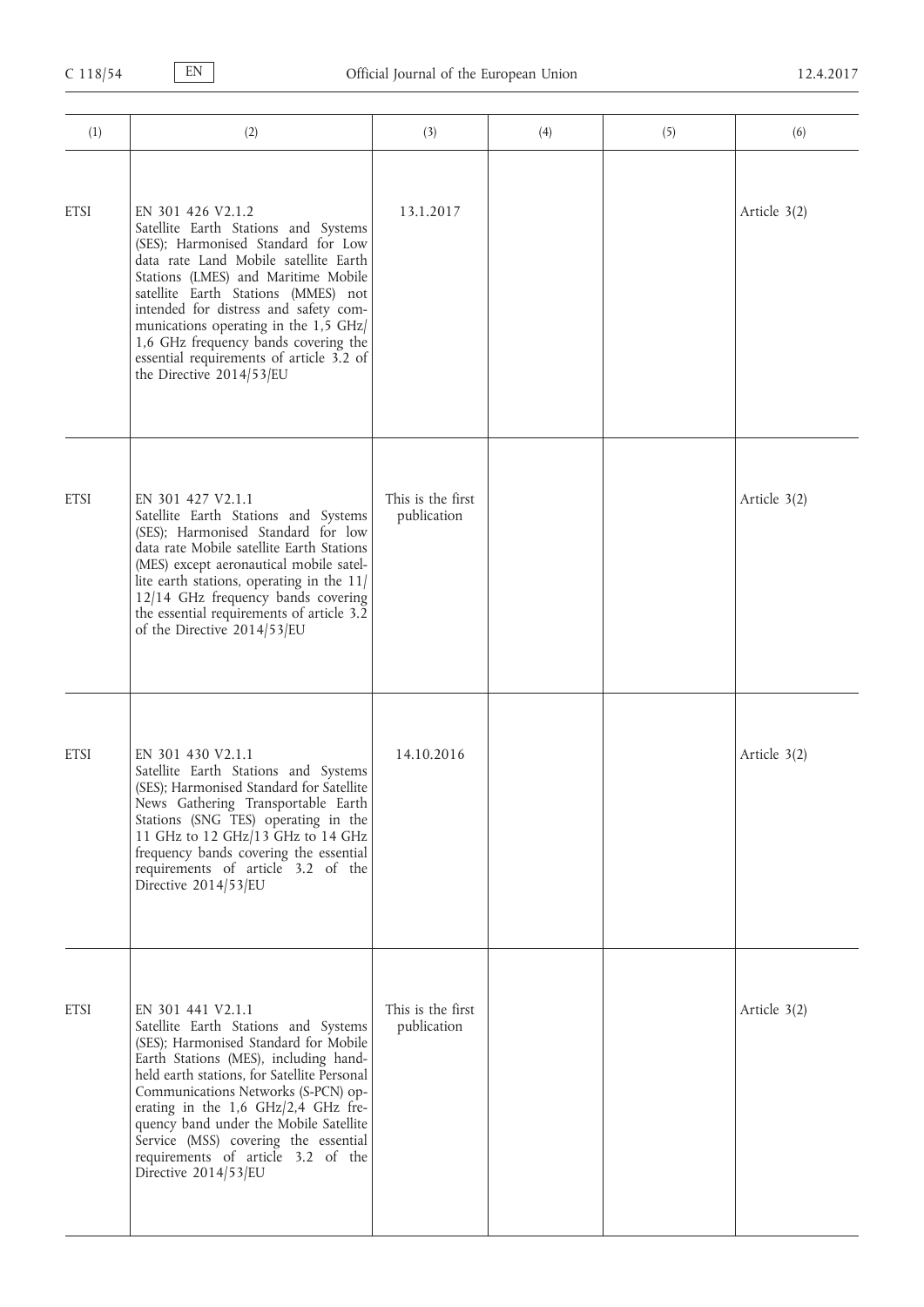| (1)         | (2)                                                                                                                                                                                                                                                                                                                                                                                                                                                                                                         | (3)                              | (4) | (5) | (6)            |
|-------------|-------------------------------------------------------------------------------------------------------------------------------------------------------------------------------------------------------------------------------------------------------------------------------------------------------------------------------------------------------------------------------------------------------------------------------------------------------------------------------------------------------------|----------------------------------|-----|-----|----------------|
| <b>ETSI</b> | EN 301 442 V2.1.1<br>Satellite Earth Stations and Systems<br>(SES); Harmonised Standard for NGSO<br>Mobile Earth Stations (MES) including<br>handheld earth stations, for Satellite<br>Personal Communications Networks (S-<br>PCN) operating in the 1980 MHz to<br>2010 MHz<br>(earth-to-space)<br>and<br>2 170 MHz to 2 200 MHz (space-to-<br>earth) frequency bands under the Mo-<br>bile Satellite Service (MSS) covering the<br>essential requirements of article 3.2 of<br>the Directive $2014/53/EU$ | This is the first<br>publication |     |     | Article 3(2)   |
| <b>ETSI</b> | EN 301 443 V2.1.1<br>Satellite Earth Stations and Systems<br>(SES); Harmonised Standard for Very<br>Small Aperture Terminal (VSAT); Trans-<br>mit-only, transmit-and-receive, receive-<br>only satellite earth stations operating in<br>the 4 GHz and 6 GHz frequency bands<br>covering the essential requirements of<br>article 3.2 of the Directive 2014/53/EU                                                                                                                                            | This is the first<br>publication |     |     | Article 3(2)   |
| <b>ETSI</b> | EN 301 444 V2.1.2<br>Satellite Earth Stations and Systems<br>(SES); Harmonised Standard for Land<br>Mobile Earth Stations (LMES) providing<br>voice and/or data communications,<br>operating in the 1,5 GHz and 1,6 GHz<br>frequency bands covering the essential<br>requirements of article 3.2 of the<br>Directive 2014/53/EU                                                                                                                                                                             | 13.1.2017                        |     |     | Article 3(2)   |
| <b>ETSI</b> | EN 301 447 V2.1.1<br>Satellite Earth Stations and Systems<br>(SES); Harmonised Standard for satellite<br>Earth Stations on board Vessels (ESVs)<br>operating in the 4/6 GHz frequency<br>bands allocated to the Fixed Satellite<br>Service (FSS) covering the essential<br>requirements of article 3.2 of the<br>Directive 2014/53/EU                                                                                                                                                                       | This is the first<br>publication |     |     | Article $3(2)$ |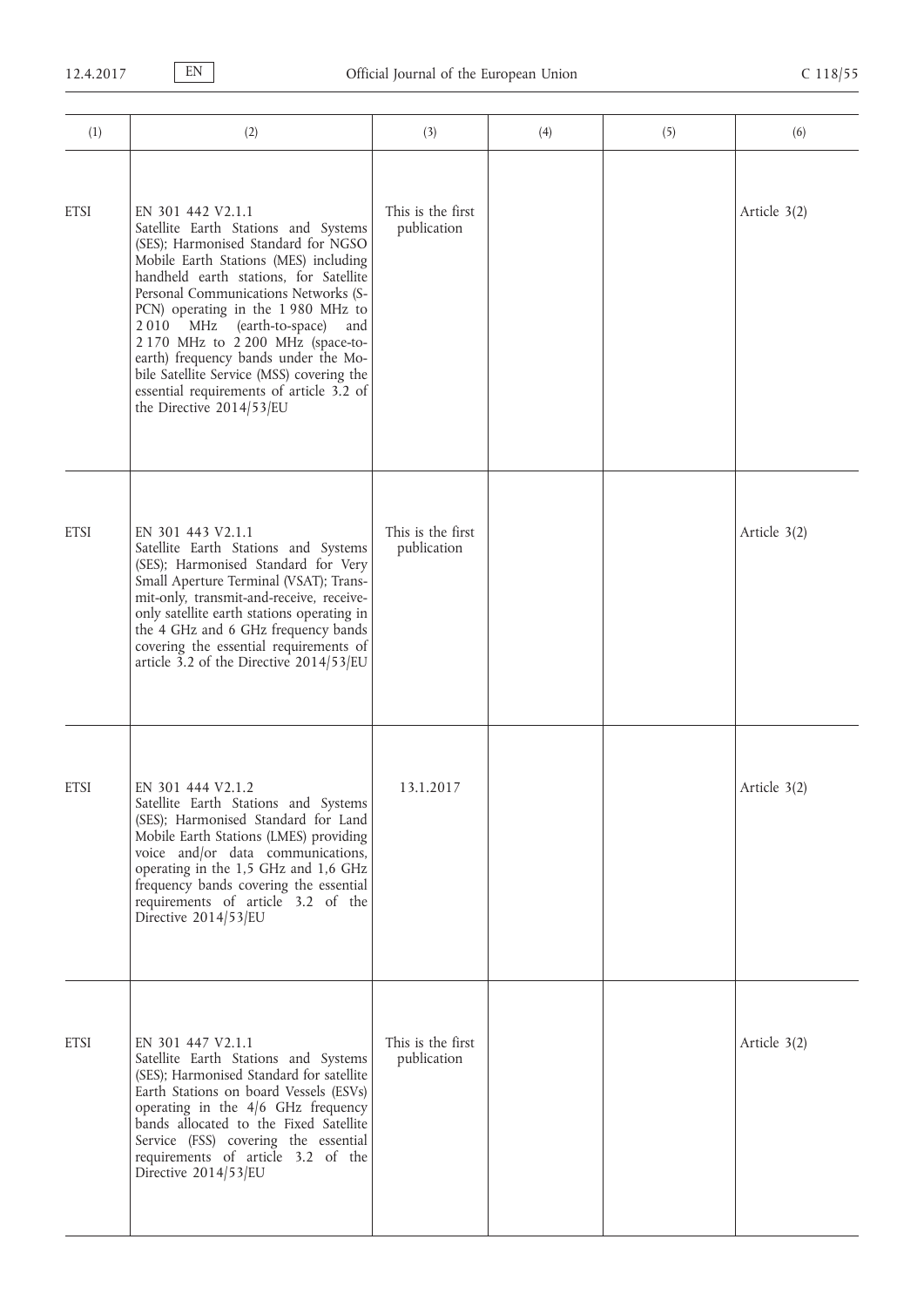| (1)         | (2)                                                                                                                                                                                                                                                                                                                                                                                                                                                                                  | (3)                              | (4) | (5) | (6)            |
|-------------|--------------------------------------------------------------------------------------------------------------------------------------------------------------------------------------------------------------------------------------------------------------------------------------------------------------------------------------------------------------------------------------------------------------------------------------------------------------------------------------|----------------------------------|-----|-----|----------------|
| <b>ETSI</b> | EN 301 459 V2.1.1<br>Satellite Earth Stations and Systems<br>(SES); Harmonised Standard for Satellite<br>Interactive Terminals (SIT) and Satellite<br>User Terminals (SUT) transmitting to-<br>wards satellites in geostationary orbit,<br>operating in the 29,5 GHz to 30,0 GHz<br>frequency bands covering the essential<br>requirements of article 3.2 of the<br>Directive 2014/53/EU                                                                                             | 14.10.2016                       |     |     | Article $3(2)$ |
| <b>ETSI</b> | EN 301 473 V2.1.2<br>Satellite Earth Stations and Systems<br>(SES); Harmonised Standard for Aircraft<br>Earth Stations (AES) providing Aero-<br>Mobile<br>Satellite<br>nautical<br>Service<br>(AMSS)/Mobile Satellite Service (MSS)<br>and/or the Aeronautical Mobile Satellite<br>on Route Service (AMS(R)S)/Mobile<br>Satellite Service (MSS), operating in the<br>frequency band below 3 GHz covering<br>the essential requirements of article 3.2<br>of the Directive 2014/53/EU | 13.1.2017                        |     |     | Article 3(2)   |
| <b>ETSI</b> | EN 301 502 V12.5.2<br>Global System for Mobile communica-<br>tions (GSM); Base Station (BS) equip-<br>ment; Harmonised Standard covering<br>the essential requirements of article 3.2<br>of Directive 2014/53/EU                                                                                                                                                                                                                                                                     | This is the first<br>publication |     |     | Article 3(2)   |
| <b>ETSI</b> | EN 301 511 V9.0.2<br>Global System for Mobile communica-<br>tions (GSM); Harmonized EN for mobile<br>stations in the GSM 900 and GSM 1800<br>bands covering essential requirements<br>under article 3.2 of the R&TTE directive<br>(1999/5/EC)                                                                                                                                                                                                                                        | This is the first<br>publication |     |     | Article 3(2)   |

Notice: This harmonised standard provides presumption of conformity with the essential requirements of Directive 2014/53/EU if also the receiving parameters in clause(s) 4.2.20, 4.2.21 and 4.2.26 are applied

| Article 3(2)<br><b>ETSI</b><br>EN 301 559 V2.1.1<br>13.1.2017<br>Short Range Devices (SRD); Low Power<br>Active Medical Implants (LP-AMI) and<br>associated Peripherals (LP-AMI-P) oper-<br>ating in the frequency<br>range  <br>2 483,5 MHz to 2 500 MHz; Harmo-<br>nised Standard covering the essential<br>requirements of article 3.2 of the<br>Directive 2014/53/EU |  |
|--------------------------------------------------------------------------------------------------------------------------------------------------------------------------------------------------------------------------------------------------------------------------------------------------------------------------------------------------------------------------|--|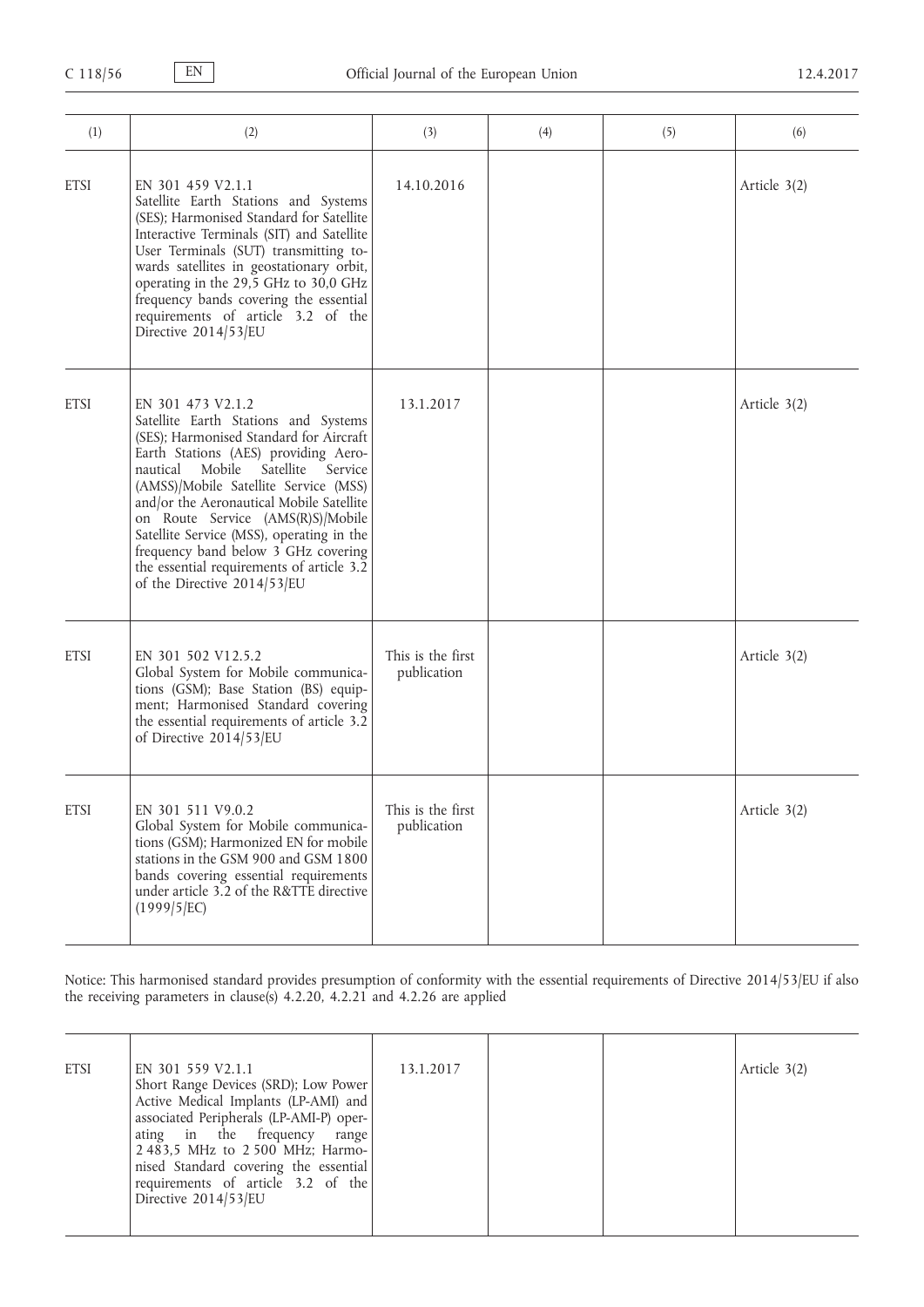| (1)         | (2)                                                                                                                                                                                                                                                                                                                                                                                                                                                                    | (3)                              | (4) | (5) | (6)          |
|-------------|------------------------------------------------------------------------------------------------------------------------------------------------------------------------------------------------------------------------------------------------------------------------------------------------------------------------------------------------------------------------------------------------------------------------------------------------------------------------|----------------------------------|-----|-----|--------------|
| <b>ETSI</b> | EN 301 681 V2.1.2<br>Satellite Earth Stations and Systems<br>(SES); Harmonised Standard for Mobile<br>Earth Stations (MES) of Geostationary<br>mobile satellite systems, including<br>handheld earth stations, for Satellite<br>Personal Communications Networks (S-<br>PCN) under the Mobile Satellite Service<br>(MSS), operating in the 1,5 GHz and<br>1,6 GHz frequency bands covering the<br>essential requirements of article 3.2 of<br>the Directive 2014/53/EU | 13.1.2017                        |     |     | Article 3(2) |
| <b>ETSI</b> | EN 301 721 V2.1.1<br>Satellite Earth Stations and Systems<br>(SES); Harmonised Standard for Mobile<br>Earth Stations (MES) providing Low Bit<br>Rate Data Communications (LBRDC)<br>using Low Earth Orbiting (LEO) satel-<br>lites operating below 1 GHz frequency<br>band covering the essential require-<br>ments of article 3.2 of the Directive<br>2014/53/EU                                                                                                      | This is the first<br>publication |     |     | Article 3(2) |
| <b>ETSI</b> | EN 301 783 V2.1.1<br>Commercially available amateur radio<br>equipment; Harmonised Standard cov-<br>ering the essential requirements of<br>article 3.2 of the Directive 2014/53/EU                                                                                                                                                                                                                                                                                     | 8.7.2016                         |     |     | Article 3(2) |
| <b>ETSI</b> | EN 301 839 V2.1.1<br>Ultra Low Power Active Medical Im-<br>plants (ULP-AMI) and associated Per-<br>ipherals (ULP-AMI-P) operating in the<br>frequency range 402 MHz to 405 MHz;<br>Harmonised Standard covering the<br>essential requirements of article 3.2 of<br>the Directive 2014/53/EU                                                                                                                                                                            | 8.7.2016                         |     |     | Article 3(2) |
| <b>ETSI</b> | EN 301 841-3 V2.1.1<br>VHF air-ground Digital Link (VDL)<br>Mode 2; Technical characteristics and<br>methods of measurement for ground-<br>based equipment; Part 3: Harmonised<br>Standard covering the essential require-<br>ments of article 3.2 of the Directive<br>2014/53/EU                                                                                                                                                                                      | 13.1.2017                        |     |     | Article 3(2) |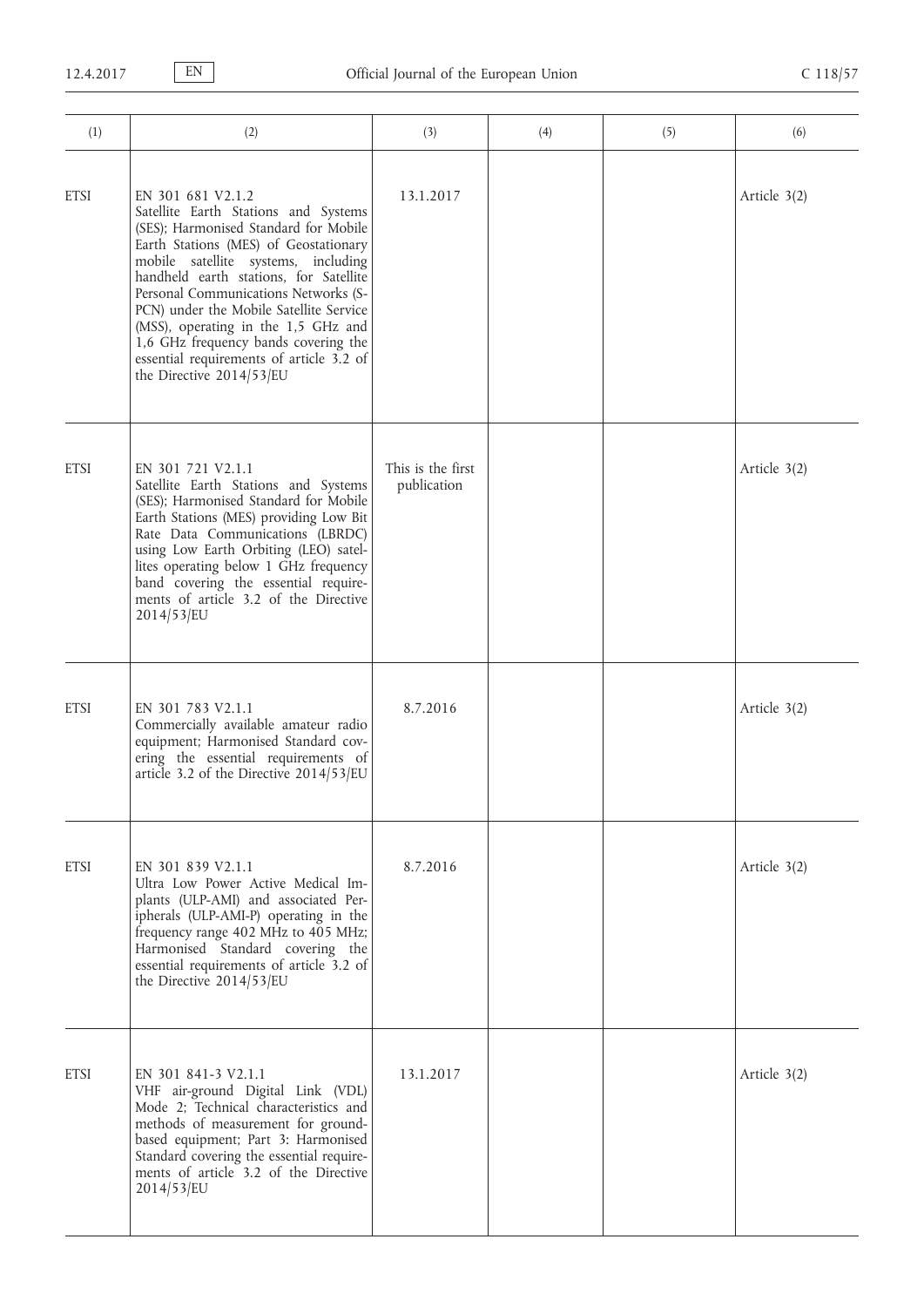| (1)         | (2)                                                                                                                                                                                                                                                                                                                                                                         | (3)                              | (4) | (5) | (6)          |
|-------------|-----------------------------------------------------------------------------------------------------------------------------------------------------------------------------------------------------------------------------------------------------------------------------------------------------------------------------------------------------------------------------|----------------------------------|-----|-----|--------------|
| <b>ETSI</b> | EN 301 842-5 V2.1.1<br>VHF air-ground Digital Link (VDL)<br>Mode 4 radio equipment; Technical<br>characteristics and methods of measure-<br>ment for ground-based equipment;<br>Part 5: Harmonised Standard covering<br>the essential requirements of article 3.2<br>of the Directive 2014/53/EU                                                                            | 13.1.2017                        |     |     | Article 3(2) |
| <b>ETSI</b> | EN 301 908-1 V11.1.1<br>IMT cellular networks; Harmonised<br>Standard covering the essential require-<br>ments of article 3.2 of the Directive<br>2014/53/EU; Part 1: Introduction and<br>common requirements                                                                                                                                                               | 9.12.2016                        |     |     | Article 3(2) |
| <b>ETSI</b> | EN 301 908-2 V11.1.1<br>IMT cellular networks; Harmonised<br>Standard covering the essential require-<br>ments of article 3.2 of the Directive<br>2014/53/EU; Part 2: CDMA Direct<br>Spread (UTRA FDD) User Equipment<br>(UE)                                                                                                                                               | This is the first<br>publication |     |     | Article 3(2) |
| <b>ETSI</b> | EN 301 908-10 V4.2.2<br>compatibility<br>Electromagnetic<br>and<br>Radio spectrum Matters (ERM); Base<br>Stations (BS), Repeaters and User Equip-<br>ment (UE) for IMT-2000 Third-Gener-<br>ation cellular networks; Part 10:<br>Harmonised Standard for IMT-2000,<br>FDMA/TDMA (DECT) covering the<br>essential requirements of article 3.2 of<br>the Directive 2014/53/EU | 13.1.2017                        |     |     | Article 3(2) |
| <b>ETSI</b> | EN 301 908-11 V11.1.2<br>IMT cellular networks; Harmonised<br>Standard covering the essential require-<br>ments of article 3.2 of the Directive<br>2014/53/EU; Part 11: CDMA Direct<br>Spread (UTRA FDD) Repeaters                                                                                                                                                          | 10.2.2017                        |     |     | Article 3(2) |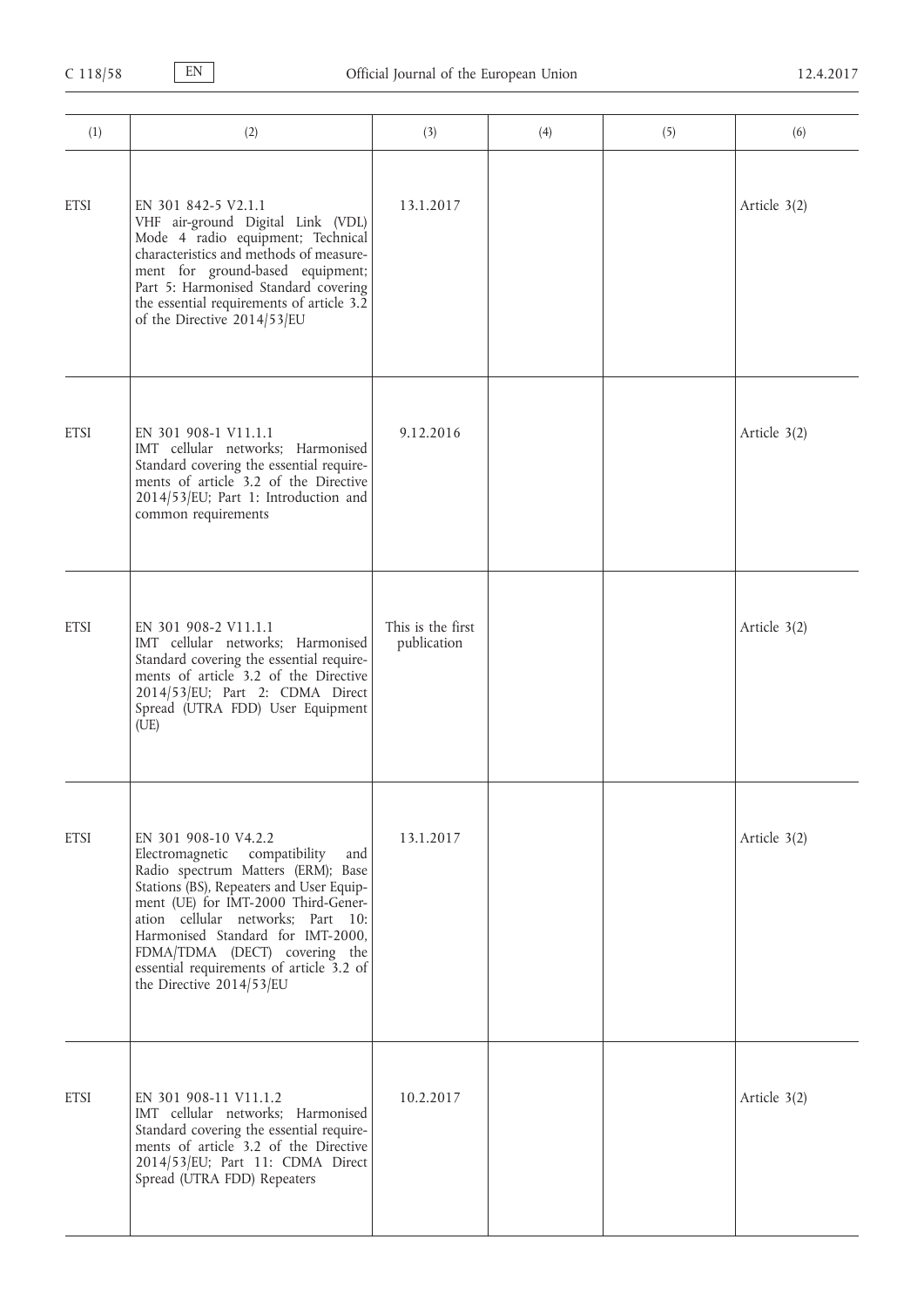| (1)         | (2)                                                                                                                                                                                                                                                    | (3)                              | (4) | (5) | (6)          |
|-------------|--------------------------------------------------------------------------------------------------------------------------------------------------------------------------------------------------------------------------------------------------------|----------------------------------|-----|-----|--------------|
| <b>ETSI</b> | EN 301 908-12 V7.1.1<br>IMT cellular networks; Harmonised<br>Standard covering the essential require-<br>ments of article 3.2 of the Directive<br>2014/53/EU; Part 12: CDMA Multi-<br>Carrier (cdma2000) Repeaters                                     | 9.9.2016                         |     |     | Article 3(2) |
| <b>ETSI</b> | EN 301 908-15 V11.1.2<br>IMT cellular networks; Harmonised<br>Standard covering the essential require-<br>ments of article 3.2 of Directive 2014/<br>53/EU; Part 15: Evolved Universal<br>Terrestrial Radio Access<br>(E-UTRA<br>FDD) Repeaters        | 10.2.2017                        |     |     | Article 3(2) |
| <b>ETSI</b> | EN 301 908-20 V6.3.1<br>IMT cellular networks; Harmonised<br>Standard covering the essential require-<br>ments of article 3.2 of the Directive<br>2014/53/EU; Part 20: OFDMA TDD<br>WMAN (Mobile WiMAXTM) TDD Base<br>Stations (BS)                    | 14.10.2016                       |     |     | Article 3(2) |
| <b>ETSI</b> | EN 301 908-21 V6.1.1<br>IMT cellular networks; Harmonised<br>Standard covering the essential require-<br>ments of article 3.2 of the Directive<br>2014/53/EU; Part 21: OFDMA TDD<br>WMAN (Mobile WiMAXTM) FDD User<br>Equipment (UE)                   | 14.10.2016                       |     |     | Article 3(2) |
| <b>ETSI</b> | EN 301 908-22 V6.1.1<br>IMT cellular networks; Harmonised<br>Standard covering the essential require-<br>ments of article 3.2 of the Directive<br>2014/53/EU; Part 22: OFDMA TDD<br>WMAN (Mobile WiMAXTM) FDD Base<br>Stations (BS)                    | 9.12.2016                        |     |     | Article 3(2) |
| <b>ETSI</b> | EN 301 929 V2.1.1<br>VHF transmitters and receivers as Coast<br>Stations for GMDSS and other applica-<br>tions in the maritime mobile service;<br>Harmonised Standard covering the<br>essential requirements of article 3.2 of<br>Directive 2014/53/EU | This is the first<br>publication |     |     | Article 3(2) |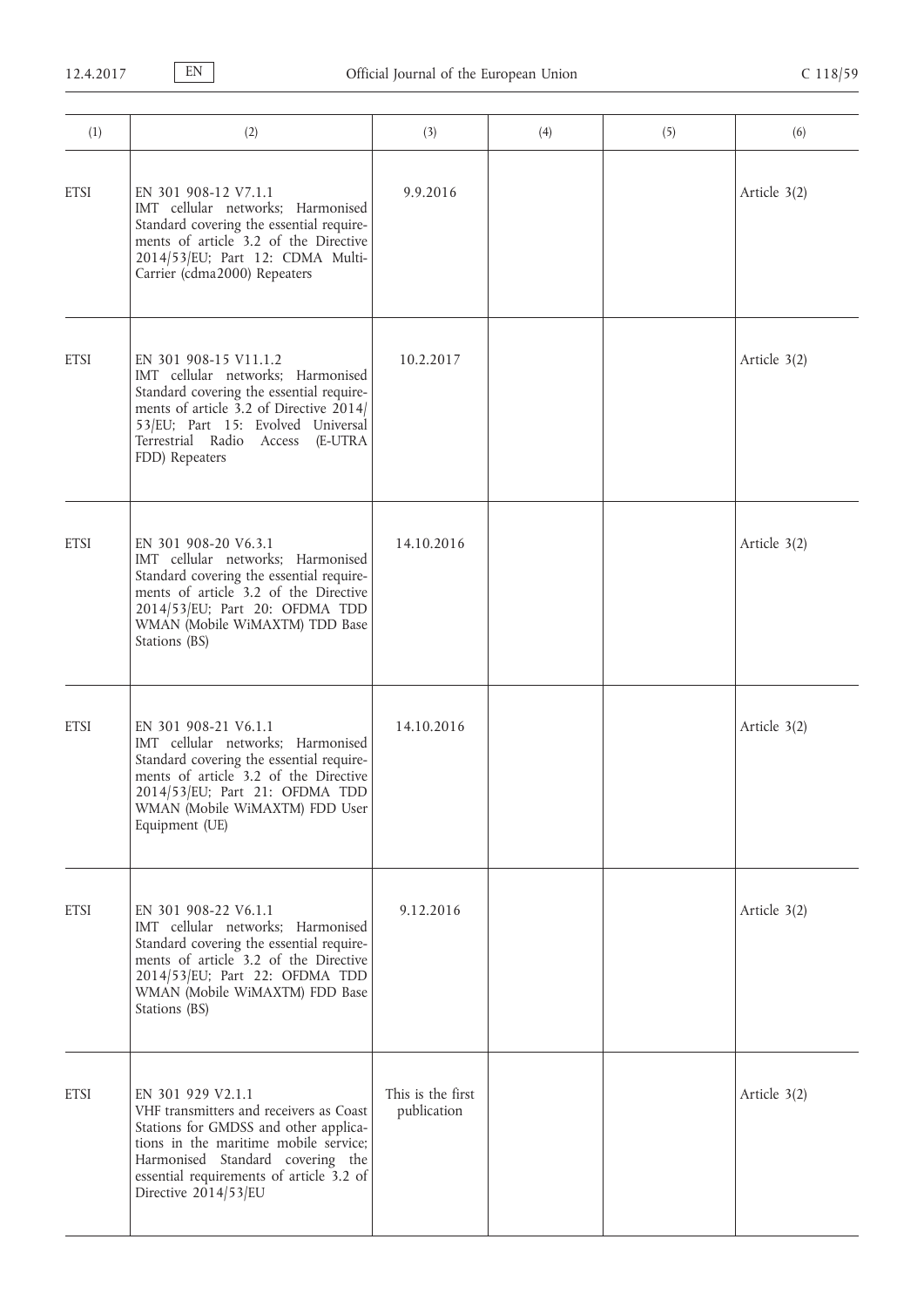| (1)         | (2)                                                                                                                                                                                                                                                                                               | (3)                              | (4) | (5) | (6)          |
|-------------|---------------------------------------------------------------------------------------------------------------------------------------------------------------------------------------------------------------------------------------------------------------------------------------------------|----------------------------------|-----|-----|--------------|
| <b>ETSI</b> | EN 302 018-2 V1.1.1<br>Electromagnetic compatibility<br>and<br>Radio spectrum Matters (ERM); Trans-<br>mitting equipment for the Frequency<br>Modulated (FM) sound broadcasting<br>service; Part 2: Harmonized EN under<br>article 3.2 of the R&TTE Directive                                     | This is the first<br>publication |     |     | Article 3(2) |
| <b>ETSI</b> | EN 302 054-2 V1.2.1<br>Meteorological Aids (Met Aids); Radio-<br>sondes to be used in the 400,15 MHz to<br>406 MHz frequency range with power<br>levels ranging up to 200 mW; Part 2:<br>Harmonised Standard covering the<br>essential requirements of article 3.2 of<br>the Directive 2014/53/EU | 13.1.2017                        |     |     | Article 3(2) |
| <b>ETSI</b> | EN 302 065-1 V2.1.1<br>Short Range Devices (SRD) using Ultra<br>Wide Band technology (UWB); Harmo-<br>nised Standard covering the essential<br>requirements of article 3.2 of the<br>Directive 2014/53/EU; Part 1: Require-<br>ments for Generic UWB applications                                 | 10.3.2017                        |     |     | Article 3(2) |
| <b>ETSI</b> | EN 302 065-2 V2.1.1<br>Short Range Devices (SRD) using Ultra<br>Wide Band technology (UWB); Harmo-<br>nised Standard covering the essential<br>requirements of article 3.2 of the<br>Directive 2014/53/EU; Part 2: Require-<br>ments for UWB location tracking                                    | 10.3.2017                        |     |     | Article 3(2) |
| <b>ETSI</b> | EN 302 065-3 V2.1.1<br>Short Range Devices (SRD) using Ultra<br>Wide Band technology (UWB); Harmo-<br>nised Standard covering the essential<br>requirements of article 3.2 of the<br>Directive 2014/53/EU; Part 3: Require-<br>ments for UWB devices for ground<br>based vehicular applications   | 10.3.2017                        |     |     | Article 3(2) |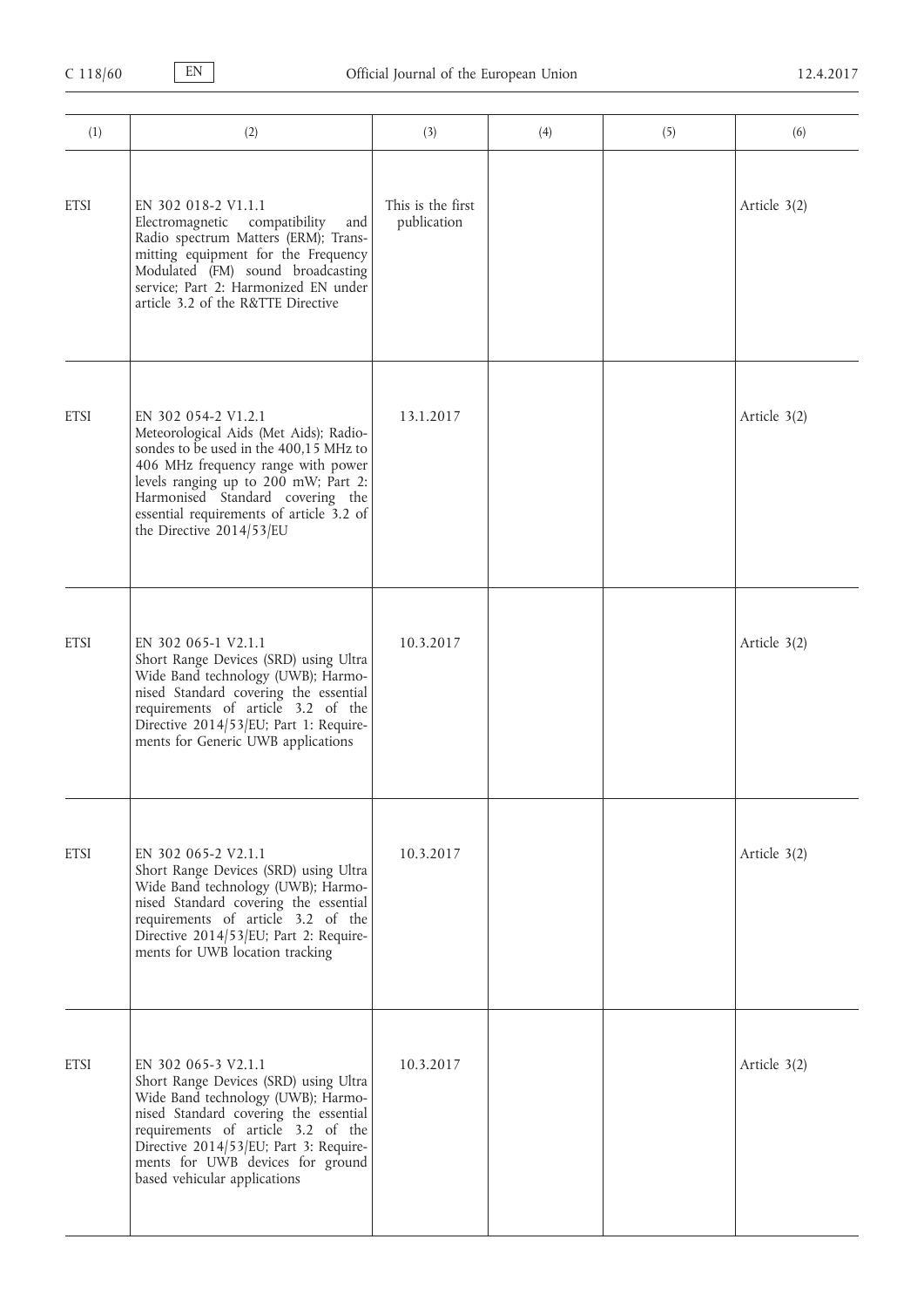| (1)         | (2)                                                                                                                                                                                                                                                                                                                            | (3)                              | (4) | (5) | (6)          |
|-------------|--------------------------------------------------------------------------------------------------------------------------------------------------------------------------------------------------------------------------------------------------------------------------------------------------------------------------------|----------------------------------|-----|-----|--------------|
| <b>ETSI</b> | EN 302 065-4 V1.1.1<br>Short Range Devices (SRD) using Ultra<br>Wide Band technology (UWB); Harmo-<br>nised Standard covering the essential<br>requirements of article 3.2 of the<br>Directive 2014/53/EU; Part 4: Material<br>Sensing devices using UWB technology<br>below 10,6 GHz                                          | This is the first<br>publication |     |     | Article 3(2) |
| <b>ETSI</b> | EN 302 077-2 V1.1.1<br>compatibility<br>Electromagnetic<br>and<br>Radio spectrum Matters (ERM); Trans-<br>mitting equipment for the Terrestrial -<br>Digital Audio Broadcasting (T-DAB)<br>service; Part 2: Harmonized EN under<br>article 3.2 of the R&TTE Directive                                                          | This is the first<br>publication |     |     | Article 3(2) |
| <b>ETSI</b> | EN 302 186 V2.1.1<br>Satellite Earth Stations and Systems<br>(SES); Harmonised Standard for satellite<br>mobile Aircraft Earth Stations (AESs)<br>operating in the $11/12/14$ GHz fre-<br>quency bands covering the essential<br>requirements of article 3.2 of the<br>Directive 2014/53/EU                                    | This is the first<br>publication |     |     | Article 3(2) |
| <b>ETSI</b> | EN 302 195 V2.1.1<br>Short Range Devices (SRD); Ultra Low<br>Power Active Medical Implants (ULP-<br>AMI) and accessories (ULP-AMI-P) op-<br>erating in the frequency range 9 kHz to<br>315 kHz Harmonised Standard cover-<br>ing the essential requirements of arti-<br>cle 3.2 of the Directive 2014/53/EU                    | 11.11.2016                       |     |     | Article 3(2) |
| <b>ETSI</b> | EN 302 208 V3.1.1<br>Radio Frequency Identification Equip-<br>ment operating in the band 865 MHz to<br>868 MHz with power levels up to 2 W<br>and in the band 915 MHz to 921 MHz<br>with power levels up to 4 W; Harmo-<br>nised Standard covering the essential<br>requirements of article 3.2 of the<br>Directive 2014/53/EU | This is the first<br>publication |     |     | Article 3(2) |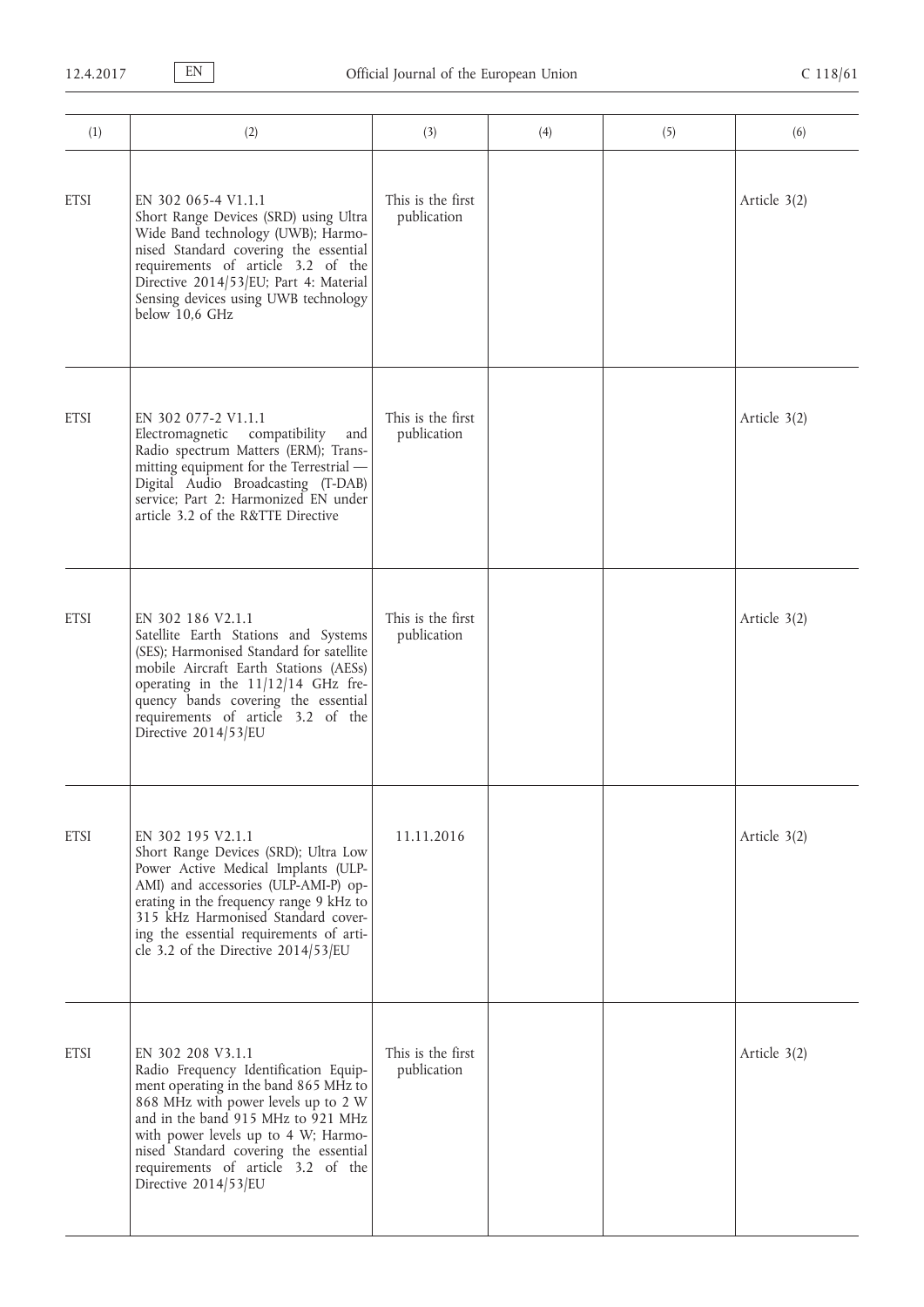| (1)         | (2)                                                                                                                                                                                                                                                                                                                                    | (3)                              | (4) | (5) | (6)            |
|-------------|----------------------------------------------------------------------------------------------------------------------------------------------------------------------------------------------------------------------------------------------------------------------------------------------------------------------------------------|----------------------------------|-----|-----|----------------|
| <b>ETSI</b> | EN 302 217-2-2 V2.2.1<br>Fixed Radio Systems; Characteristics<br>and requirements for point-to-point<br>equipment and antennas; Part 2-2:<br>Digital systems operating in frequency<br>bands where frequency coordination is<br>applied; Harmonized EN covering the<br>essential requirements of article 3.2 of<br>the R&TTE Directive | This is the first<br>publication |     |     | Article $3(2)$ |

Notice: This harmonised standard provides presumption of conformity with the essential requirements of Directive 2014/53/EU if also the receiving parameters in clause(s) 4.3.1, 4.3.2, 4.3.3 and 4.3.4 are applied

| <b>ETSI</b> | EN 302 245-2 V1.1.1<br>compatibility<br>Electromagnetic<br>and<br>Radio spectrum Matters (ERM); Trans-<br>mitting equipment for the Digital Radio<br>Mondiale (DRM) broadcasting service<br>Part 2: Harmonized EN under article 3.2<br>of the R&TTE Directive                                                    | This is the first<br>publication |  | Article 3(2) |
|-------------|------------------------------------------------------------------------------------------------------------------------------------------------------------------------------------------------------------------------------------------------------------------------------------------------------------------|----------------------------------|--|--------------|
| <b>ETSI</b> | EN 302 248 V2.1.1<br>Navigation radar for use on non-SOLAS<br>vessels; Harmonised Standard covering<br>the essential requirements of article 3.2<br>of the Directive 2014/53/EU                                                                                                                                  | 10.3.2017                        |  | Article 3(2) |
| <b>ETSI</b> | EN 302 296-2 V1.2.1<br>compatibility<br>Electromagnetic<br>and<br>Radio spectrum Matters (ERM); Trans-<br>mitting equipment for the digital tele-<br>vision broadcast service, Terrestrial<br>(DVB-T); Part 2: Harmonized EN cover-<br>ing the essential requirements of arti-<br>cle 3.2 of the R&TTE Directive | This is the first<br>publication |  | Article 3(2) |
| <b>ETSI</b> | EN 302 326-2 V1.2.2<br>Fixed Radio Systems; Multipoint Equip-<br>ment and Antennas; Part 2: Harmo-<br>nized EN covering the essential<br>requirements of article 3.2 of the<br>R&TTE Directive for Digital Multipoint<br>Radio Equipment                                                                         | This is the first<br>publication |  | Article 3(2) |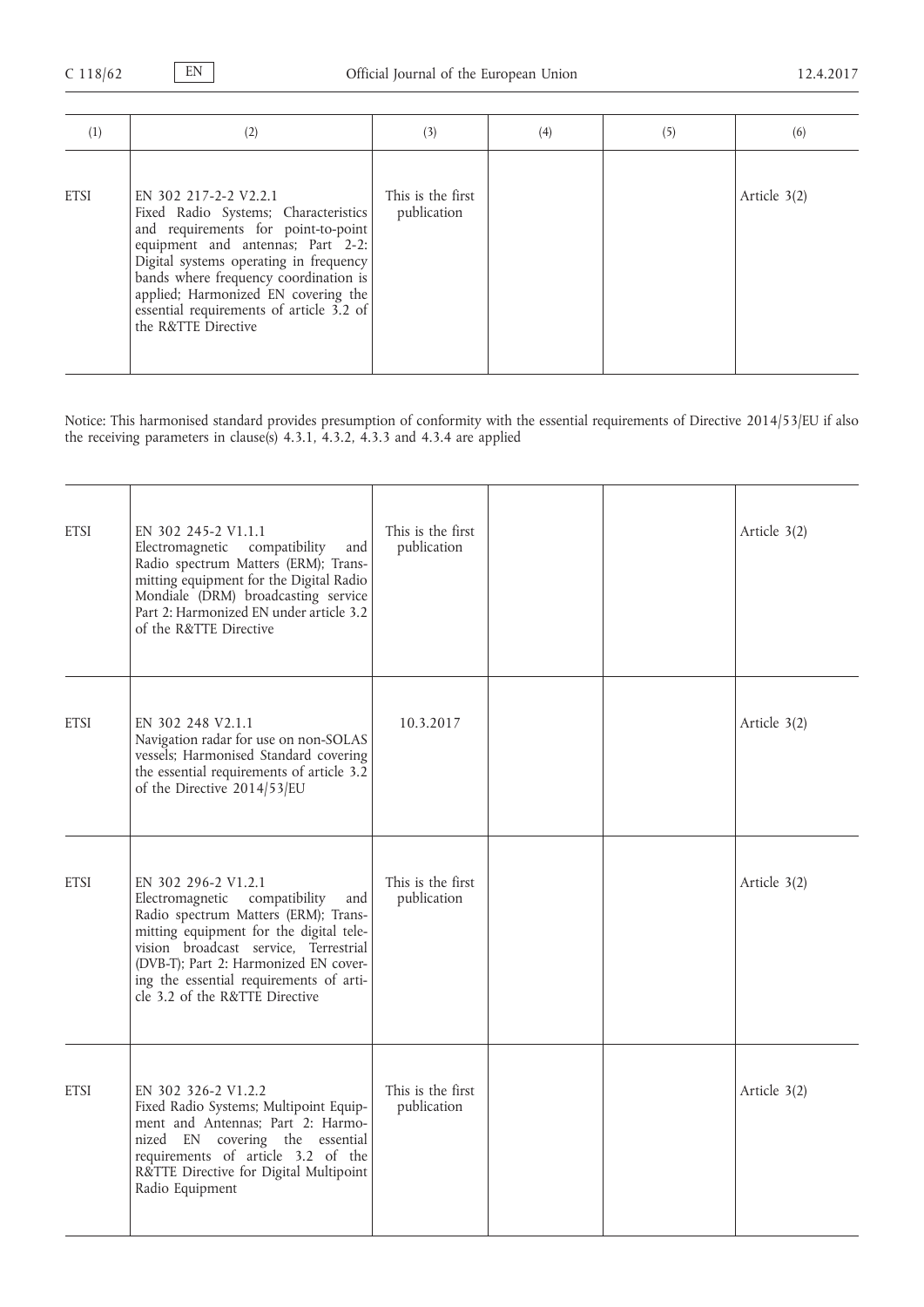| (1)         | (2)                                                                                                                                                                                                                                                                                                                                                        | (3)                              | (4) | (5) | (6)            |
|-------------|------------------------------------------------------------------------------------------------------------------------------------------------------------------------------------------------------------------------------------------------------------------------------------------------------------------------------------------------------------|----------------------------------|-----|-----|----------------|
| <b>ETSI</b> | EN 302 340 V2.1.1<br>Satellite Earth Stations and Systems<br>(SES); Harmonised Standard for satellite<br>Earth Stations on board Vessels (ESVs)<br>operating in the 11/12/14 GHz fre-<br>quency bands allocated to the Fixed<br>Satellite Service (FSS) covering the<br>essential requirements of article 3.2 of<br>the Directive 2014/53/EU               | This is the first<br>publication |     |     | Article $3(2)$ |
| <b>ETSI</b> | EN 302 372 V2.1.1<br>Short Range Devices (SRD); Tank Level<br>Probing Radar (TLPR) equipment oper-<br>ating in the frequency ranges 4,5 GHz<br>to 7 GHz, 8,5 GHz to 10,6 GHz,<br>24,05 GHz to 27 GHz, 57 GHz to<br>64 GHz, 75 GHz to 85 GHz; Harmo-<br>nised Standard covering the essential<br>requirements of article 3.2 of the<br>Directive 2014/53/EU | 10.3.2017                        |     |     | Article 3(2)   |
| <b>ETSI</b> | EN 302 448 V2.1.1<br>Satellite Earth Stations and Systems<br>(SES); Harmonised Standard for track-<br>ing Earth Stations on Trains (ESTs)<br>operating in the $14/12$ GHz frequency<br>bands covering the essential require-<br>ments of article 3.2 of the Directive<br>2014/53/EU                                                                        | This is the first<br>publication |     |     | Article $3(2)$ |
| <b>ETSI</b> | EN 302 454-2 V1.2.1<br>Meteorological Aids (Met Aids); Radio-<br>sondes to be used in the 1 668,4 MHz<br>to 1 690 MHz frequency range; Part 2:<br>Harmonised Standard covering the<br>essential requirements of article 3.2 of<br>the Directive 2014/53/EU                                                                                                 | 13.1.2017                        |     |     | Article 3(2)   |
| <b>ETSI</b> | EN 302 480 V2.1.2<br>Mobile Communication On Board Air-<br>craft (MCOBA) systems; Harmonised<br>Standard covering the essential require-<br>ments of article 3.2 of Directive 2014/<br>53/EU                                                                                                                                                               | 10.3.2017                        |     |     | Article 3(2)   |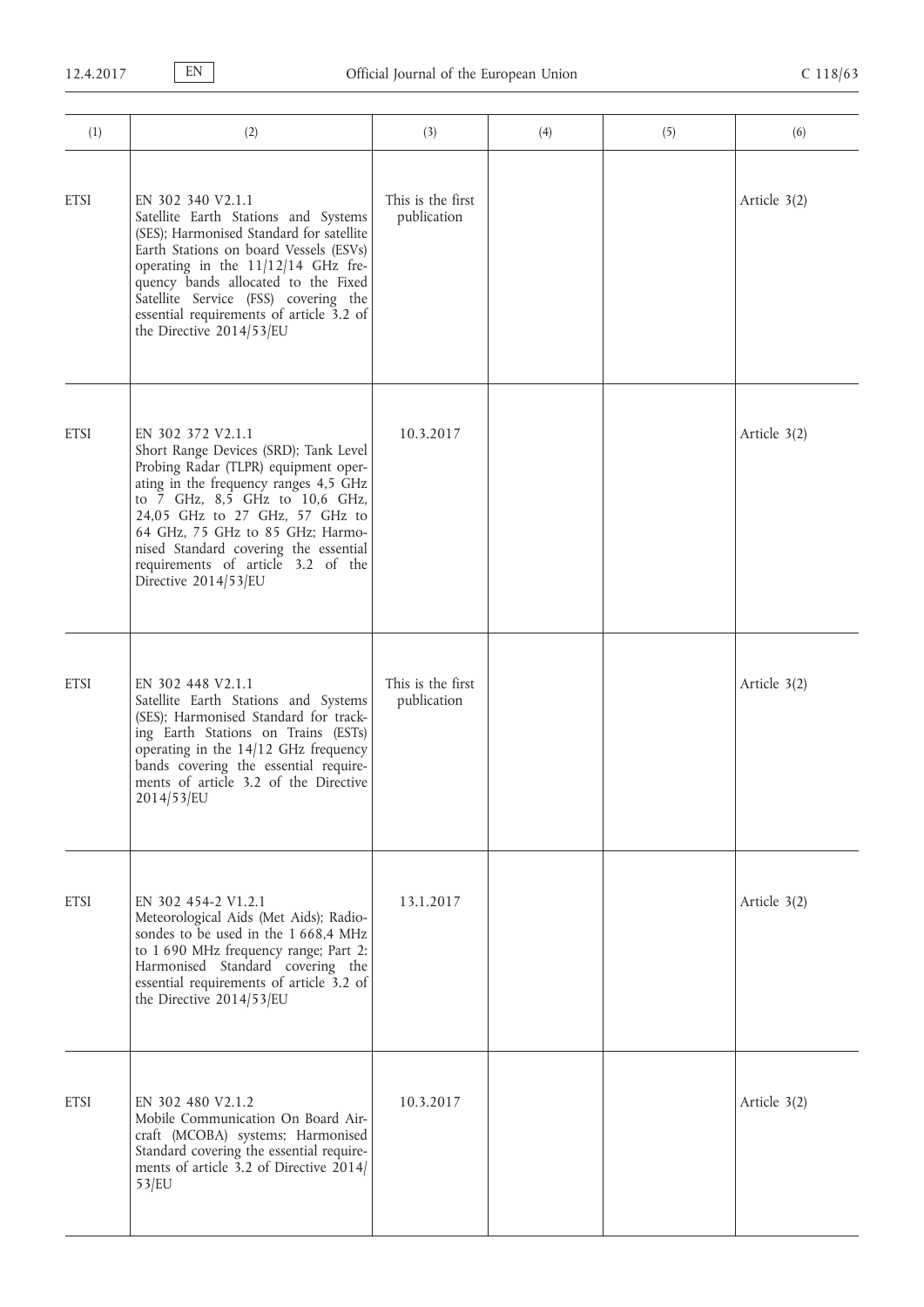| (1)         | (2)                                                                                                                                                                                                                                                                                                                                                                                                                         | (3)                              | (4) | (5) | (6)            |
|-------------|-----------------------------------------------------------------------------------------------------------------------------------------------------------------------------------------------------------------------------------------------------------------------------------------------------------------------------------------------------------------------------------------------------------------------------|----------------------------------|-----|-----|----------------|
| <b>ETSI</b> | EN 302 537 V2.1.1<br>Ultra Low Power Medical Data Service<br>(MEDS) Systems operating in the fre-<br>quency range 401 MHz to 402 MHz<br>and 405 MHz to 406 MHz; Harmonised<br>Standard covering the essential require-<br>ments of article 3.2 of the Directive<br>2014/53/EU                                                                                                                                               | 13.1.2017                        |     |     | Article 3(2)   |
| <b>ETSI</b> | EN 302 561 V2.1.1<br>Land Mobile Service; Radio equipment<br>using constant or non-constant envel-<br>ope modulation operating in a channel<br>bandwidth of 25 kHz, 50 kHz, 100 kHz<br>or 150 kHz; Harmonised Standard<br>covering the essential requirements of<br>article 3.2 of the Directive 2014/53/EU                                                                                                                 | This is the first<br>publication |     |     | Article 3(2)   |
| <b>ETSI</b> | EN 302 574-1 V2.1.2<br>Satellite Earth Stations and Systems<br>(SES); Harmonised Standard for Mobile<br>Earth Stations (MES) operating in the<br>1980 MHz to 2010 MHz (earth-to-<br>space) and 2170 MHz to 2200 MHz<br>(space-to-earth) frequency bands cover-<br>ing the essential requirements of arti-<br>cle 3.2 of the Directive 2014/53/EU;<br>Part 1: Complementary Ground Com-<br>ponent (CGC) for wideband systems | This is the first<br>publication |     |     | Article 3(2)   |
| <b>ETSI</b> | EN 302 574-2 V2.1.2<br>Satellite Earth Stations and Systems<br>(SES); Harmonised Standard for Mobile<br>Earth Stations (MES) operating in the<br>1980 MHz to 2010 MHz (earth-to-<br>space) and 2170 MHz to 2200 MHz<br>(space-to-earth) frequency bands cover-<br>ing the essential requirements of arti-<br>cle 3.2 of the Directive 2014/53/EU;<br>Part 2: User Equipment (UE) for wide-<br>band systems                  | This is the first<br>publication |     |     | Article $3(2)$ |
| <b>ETSI</b> | EN 302 574-3 V2.1.1<br>Satellite Earth Stations and Systems<br>(SES); Harmonised Standard for Mobile<br>Earth Stations (MES) operating in the<br>1980 MHz to 2010 MHz (earth-to-<br>space) and 2170 MHz to 2200 MHz<br>(space-to-earth) frequency bands cover-<br>ing the essential requirements of arti-<br>cle 3.2 of the Directive 2014/53/EU;<br>Part 3: User Equipment (UE) for nar-<br>rowband systems                | This is the first<br>publication |     |     | Article 3(2)   |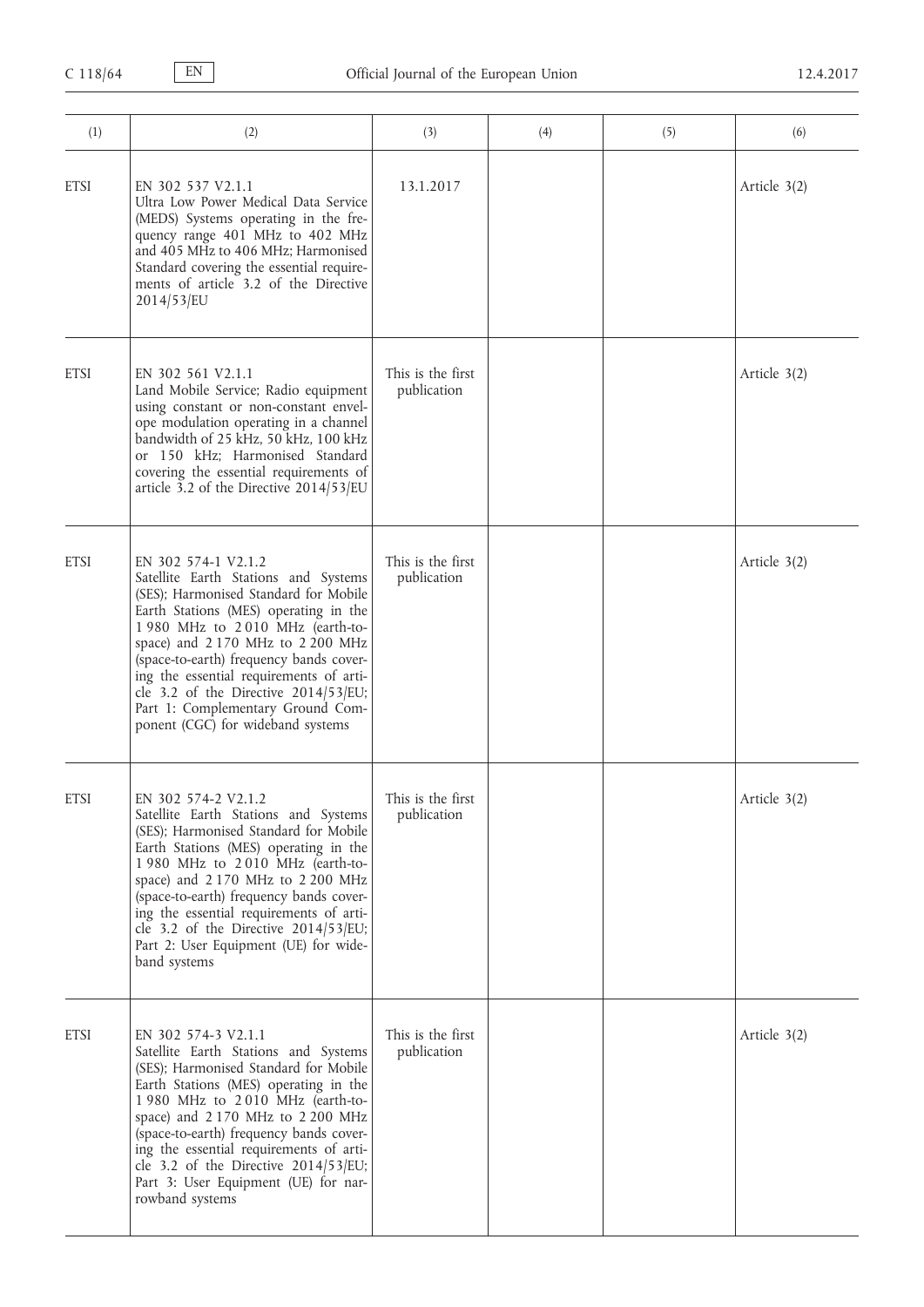| (1)         | (2)                                                                                                                                                                                                                                                                                                                         | (3)                              | (4)                              | (5)        | (6)                                  |
|-------------|-----------------------------------------------------------------------------------------------------------------------------------------------------------------------------------------------------------------------------------------------------------------------------------------------------------------------------|----------------------------------|----------------------------------|------------|--------------------------------------|
| <b>ETSI</b> | EN 302 617-2 V2.1.1<br>Ground-based UHF radio transmitters.<br>receivers and transceivers for the UHF<br>aeronautical mobile service using am-<br>plitude modulation; Part 2: Harmonised<br>Standard covering the essential require-<br>ments of article 3.2 of the Directive<br>2014/53/EU                                 | 13.1.2017                        |                                  |            | Article 3(2)                         |
| <b>ETSI</b> | EN 302 885 V2.1.1<br>Portable Very High Frequency (VHF)<br>radiotelephone equipment for the mar-<br>itime mobile service operating in the<br>VHF bands with integrated handheld<br>class D DSC; Harmonised Standard<br>covering the essential requirements of<br>articles $3.2$ and $3.3(g)$ of the Directive<br>2014/53/EU | 13.1.2017                        |                                  |            | Article 3(2); Arti-<br>cle $3(3)(g)$ |
| <b>ETSI</b> | EN 302 885 V2.2.2<br>Portable Very High Frequency (VHF)<br>radiotelephone equipment for the mar-<br>itime mobile service operating in the<br>VHF bands with integrated handheld<br>class H DSC; Harmonised Standard<br>covering the essential requirements of<br>articles $3.2$ and $3.3(g)$ of Directive<br>2014/53/EU     | This is the first<br>publication | EN 302 885<br>V2.1.1<br>Note 2.1 | 31.12.2018 | Article 3(2); Arti-<br>cle $3(3)(g)$ |
| <b>ETSI</b> | EN 302 961 V2.1.2<br>Maritime Personal Homing Beacon in-<br>tended for use on the frequency<br>121,5 MHz for search and rescue<br>purposes only; Harmonised Standard<br>covering the essential requirements of<br>article 3.2 of the Directive 2014/53/EU                                                                   | 11.11.2016                       |                                  |            | Article 3(2)                         |
| <b>ETSI</b> | EN 302 977 V2.1.1<br>Satellite Earth Stations and Systems<br>(SES); Harmonised Standard for Vehi-<br>cle-Mounted Earth Stations (VMES)<br>operating in the 14/12 GHz frequency<br>bands covering the essential require-<br>ments of article 3.2 of the Directive<br>2014/53/EU                                              | This is the first<br>publication |                                  |            | Article 3(2)                         |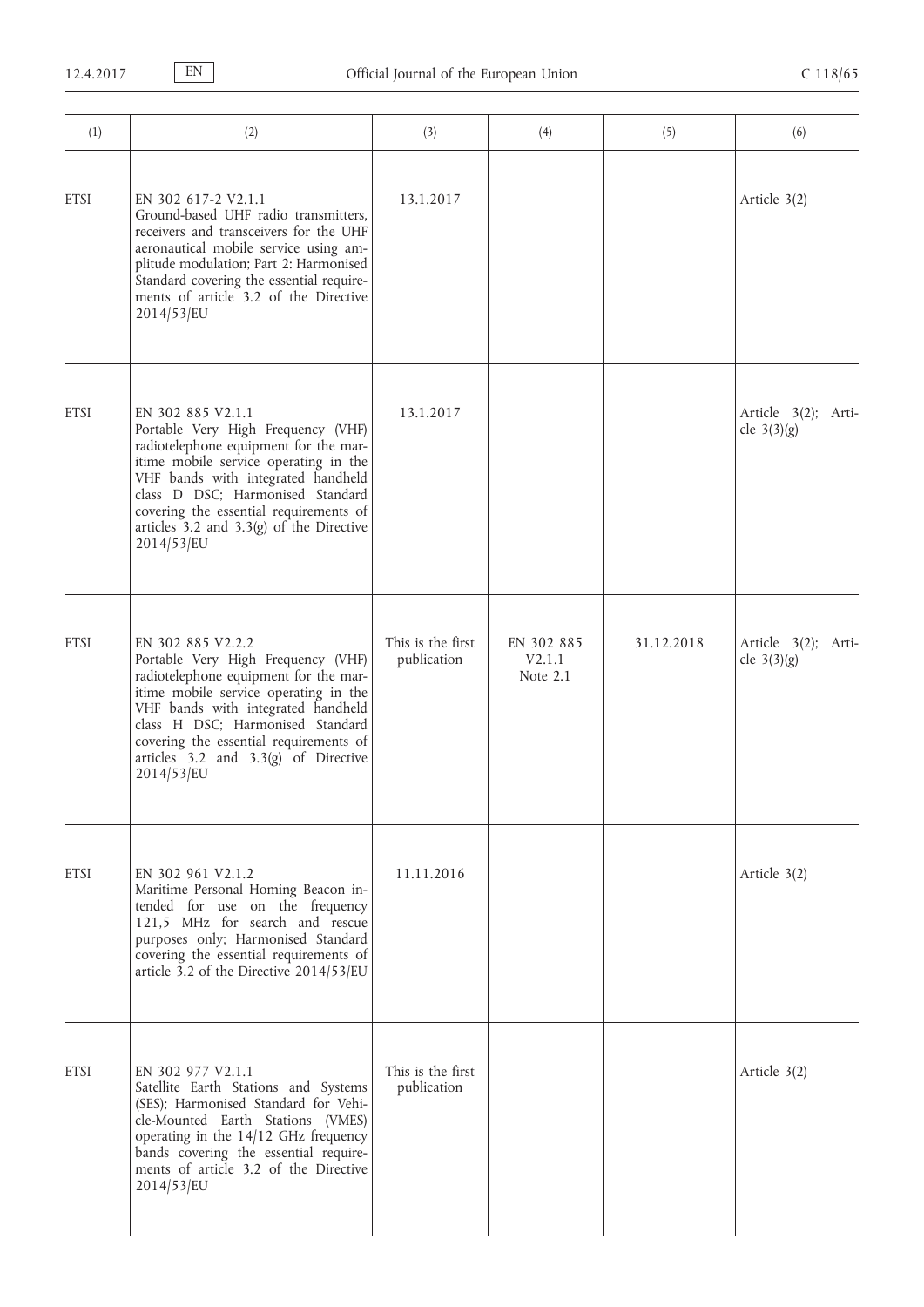| (1)         | (2)                                                                                                                                                                                                                                                                                                      | (3)        | (4) | (5) | (6)          |
|-------------|----------------------------------------------------------------------------------------------------------------------------------------------------------------------------------------------------------------------------------------------------------------------------------------------------------|------------|-----|-----|--------------|
| <b>ETSI</b> | EN 303 039 V2.1.2<br>Land Mobile Service; Multichannel<br>transmitter specification for the PMR<br>Service; Harmonised Standard covering<br>the essential requirements of article 3.2<br>of the Directive 2014/53/EU                                                                                     | 11.11.2016 |     |     | Article 3(2) |
| <b>ETSI</b> | EN 303 084 V2.1.1<br>Ground Based Augmentation System<br>(GBAS) VHF ground-air Data Broadcast<br>(VDB); Technical characteristics and<br>methods of measurement for ground-<br>based equipment; Harmonised Standard<br>covering the essential requirements of<br>article 3.2 of the Directive 2014/53/EU | 11.11.2016 |     |     | Article 3(2) |
| <b>ETSI</b> | EN 303 098 V2.1.1<br>Maritime low power personal locating<br>devices employing AIS; Harmonised<br>Standard covering the essential require-<br>ments of article 3.2 of the Directive<br>2014/53/EU                                                                                                        | 13.1.2017  |     |     | Article 3(2) |
| <b>ETSI</b> | EN 303 135 V2.1.1<br>Electromagnetic compatibility<br>and<br>Radio spectrum Matters (ERM); Coastal<br>Surveillance, Vessel Traffic Services and<br>Harbour Radars (CS/VTS/HR); Harmo-<br>nised Standard covering the essential<br>requirements of article 3.2 of the<br>Directive 2014/53/EU             | 13.1.2017  |     |     | Article 3(2) |
| <b>ETSI</b> | EN 303 203 V2.1.1<br>Short Range Devices (SRD); Medical<br>Body Area Network Systems (MBANSs)<br>operating in the 2483,5 MHz to<br>2 500 MHz range; Harmonised Stan-<br>dard covering the essential require-<br>ments of article 3.2 of the Directive<br>2014/53/EU                                      | 12.8.2016  |     |     | Article 3(2) |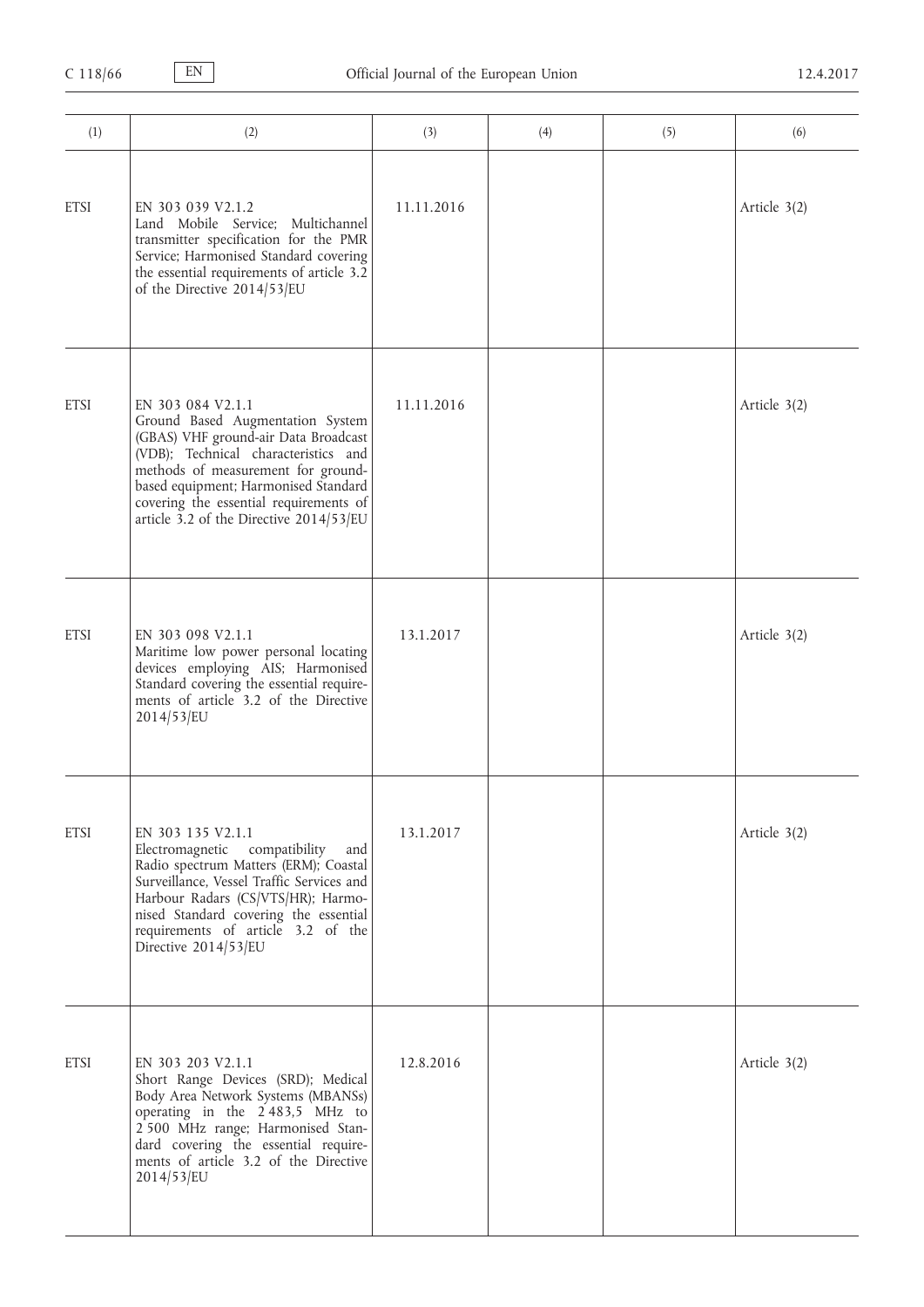| (1)         | (2)                                                                                                                                                                                                                                                                                                                                                              | (3)        | (4) | (5) | (6)            |
|-------------|------------------------------------------------------------------------------------------------------------------------------------------------------------------------------------------------------------------------------------------------------------------------------------------------------------------------------------------------------------------|------------|-----|-----|----------------|
| <b>ETSI</b> | EN 303 204 V2.1.2<br>Network Based Short Range Devices<br>(SRD); Radio equipment to be used in<br>the 870 MHz to 876 MHz frequency<br>range with power levels ranging up to<br>500 mW; Harmonised Standard cover-<br>ing the essential requirements of arti-<br>cle 3.2 of the Directive $2014/53/EU$                                                            | 11.11.2016 |     |     | Article 3(2)   |
| <b>ETSI</b> | EN 303 213-6-1 V2.1.1<br>Advanced Surface Movement Guidance<br>and Control System (A-SMGCS); Part 6:<br>Harmonised Standard covering the<br>essential requirements of article 3.2 of<br>the Directive 2014/53/EU for deployed<br>surface movement radar sensors; Sub-<br>part 1: X-band sensors using pulsed<br>signals and transmitting power up to<br>$100$ kW | 13.1.2017  |     |     | Article 3(2)   |
| <b>ETSI</b> | EN 303 339 V1.1.1<br>Broadband Direct Air-to-Ground Com-<br>munications; Equipment operating in<br>the 1900 MHz to 1920 MHz and<br>5 855 MHz to 5 875 MHz frequency<br>bands; Fixed pattern antennas; Harmo-<br>nised Standard covering the essential<br>requirements of article 3.2 of Directive<br>2014/53/EU                                                  | 11.11.2016 |     |     | Article 3(2)   |
| <b>ETSI</b> | EN 303 340 V1.1.2<br>Digital Terrestrial TV Broadcast Recei-<br>vers; Harmonised Standard covering the<br>essential requirements of article 3.2 of<br>Directive 2014/53/EU                                                                                                                                                                                       | 11.11.2016 |     |     | Article 3(2)   |
| <b>ETSI</b> | EN 303 372-1 V1.1.1<br>Satellite Earth Stations and Systems<br>(SES); Satellite broadcast reception<br>equipment; Harmonised Standard cov-<br>ering the essential requirements of<br>article 3.2 of the Directive 2014/53/<br>EU; Part 1: Outdoor unit receiving in<br>the 10,7 GHz to 12,75 GHz frequency<br>band                                               | 13.1.2017  |     |     | Article $3(2)$ |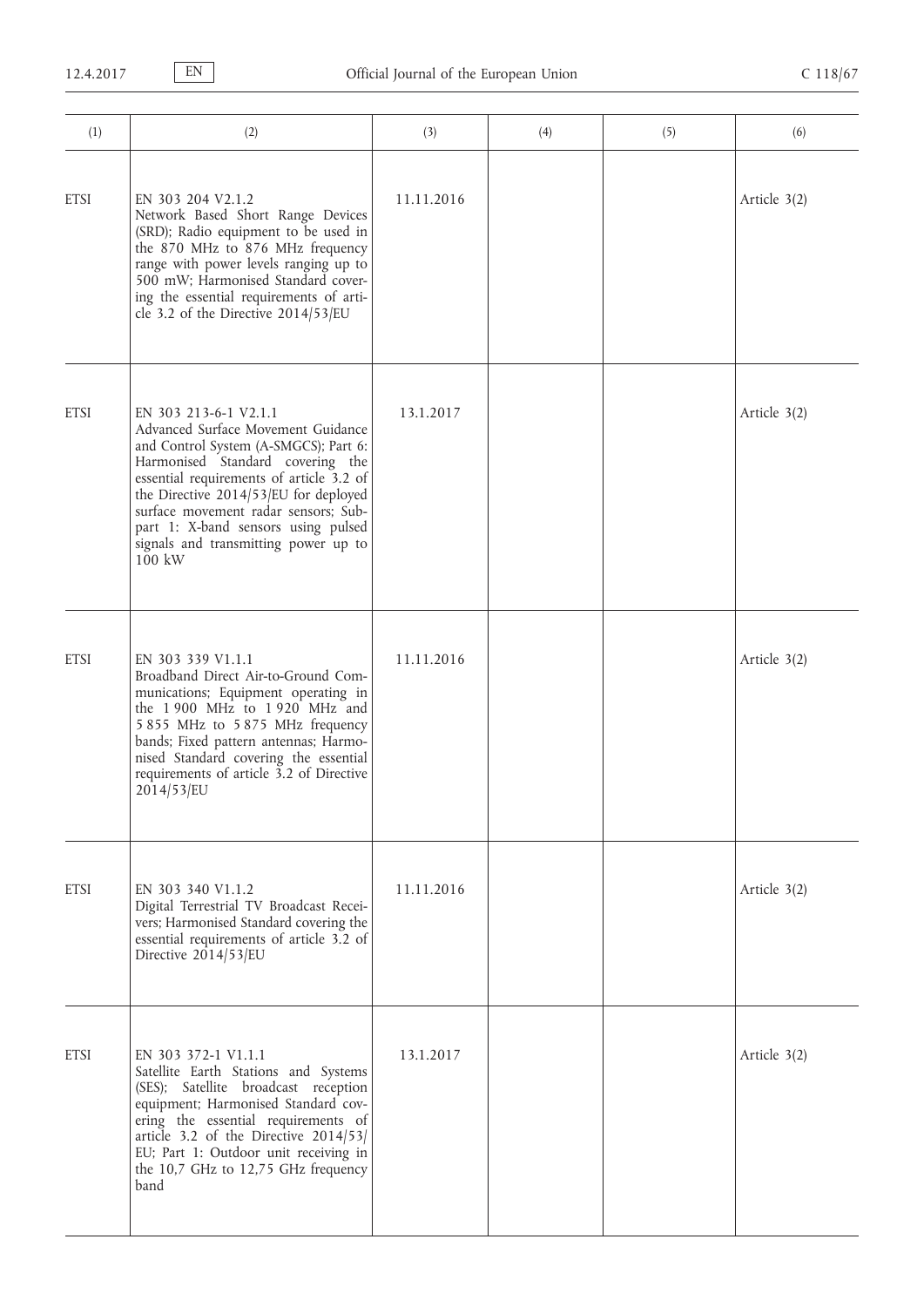| (1)         | (2)                                                                                                                                                                                                                                                                                                                                                                                    | (3)                              | (4) | (5) | (6)          |
|-------------|----------------------------------------------------------------------------------------------------------------------------------------------------------------------------------------------------------------------------------------------------------------------------------------------------------------------------------------------------------------------------------------|----------------------------------|-----|-----|--------------|
| <b>ETSI</b> | EN 303 372-2 V1.1.1<br>Satellite Earth Stations and Systems<br>(SES); Satellite broadcast reception<br>equipment; Harmonised Standard cov-<br>ering the essential requirements of<br>article 3.2 of the Directive 2014/53/<br>EU; Part 2: Indoor unit                                                                                                                                  | 9.9.2016                         |     |     | Article 3(2) |
| <b>ETSI</b> | EN 303 406 V1.1.1<br>Short Range Devices (SRD); Social<br>Alarms Equipment operating in the<br>range<br>frequency<br>25<br>MHz<br>to<br>1 000 MHz; Harmonised Standard cov-<br>ering the essential requirements of<br>article 3.2 of Directive 2014/53/EU                                                                                                                              | This is the first<br>publication |     |     | Article 3(2) |
| <b>ETSI</b> | EN 303 609 V12.5.1<br>Global System for Mobile communica-<br>tions (GSM); GSM Repeaters; Harmo-<br>nised Standard covering the essential<br>requirements of article 3.2 of the<br>Directive $2014/53/EU$                                                                                                                                                                               | 13.1.2017                        |     |     | Article 3(2) |
| <b>ETSI</b> | EN 303 978 V2.1.2<br>Satellite Earth Stations and Systems<br>(SES); Harmonised Standard for Earth<br>Stations on Mobile Platforms (ESOMP)<br>transmitting towards satellites in geos-<br>tationary orbit, operating in the<br>27,5 GHz to 30,0 GHz frequency bands<br>covering the essential requirements of<br>article 3.2 of the Directive 2014/53/EU                                | 11.11.2016                       |     |     | Article 3(2) |
| <b>ETSI</b> | EN 303 979 V2.1.2<br>Satellite Earth Stations and Systems<br>(SES); Harmonised Standard for Earth<br>Stations on Mobile Platforms (ESOMP)<br>transmitting towards satellites in non-<br>geostationary orbit, operating in the<br>27,5 GHz to 29,1 GHz and 29,5 GHz<br>to 30,0 GHz frequency bands covering<br>the essential requirements of article 3.2<br>of the Directive 2014/53/EU | 11.11.2016                       |     |     | Article 3(2) |

 $\binom{1}{1}$ ) ESO: European standardisation organisation:

— CEN: Avenue Marnix 17, B-1000, Brussels, Tel. +32 2 5500811; fax + 32 2 5500819 [\(http://www.cen.eu\)](http://www.cen.eu)

— CENELEC: Avenue Marnix 17, B-1000, Brussels, Tel. +32 2 5196871; fax + 32 2 5196919 ([http://www.cenelec.eu\)](http://www.cenelec.eu)

— ETSI: 650, route des Lucioles, F-06921 Sophia Antipolis, Tel. +33 492 944200; fax +33 493 654716, ([http://www.etsi.eu\)](http://www.etsi.eu)

- Note 1: Generally the date of cessation of presumption of conformity will be the date of withdrawal ('dow'), set by the European standardisation organisation, but attention of users of these standards is drawn to the fact that in certain exceptional cases this can be otherwise.
- Note 2.1: The new (or amended) standard has the same scope as the superseded standard. On the date stated, the superseded standard ceases to give presumption of conformity with the essential or other requirements of the relevant Union legislation.